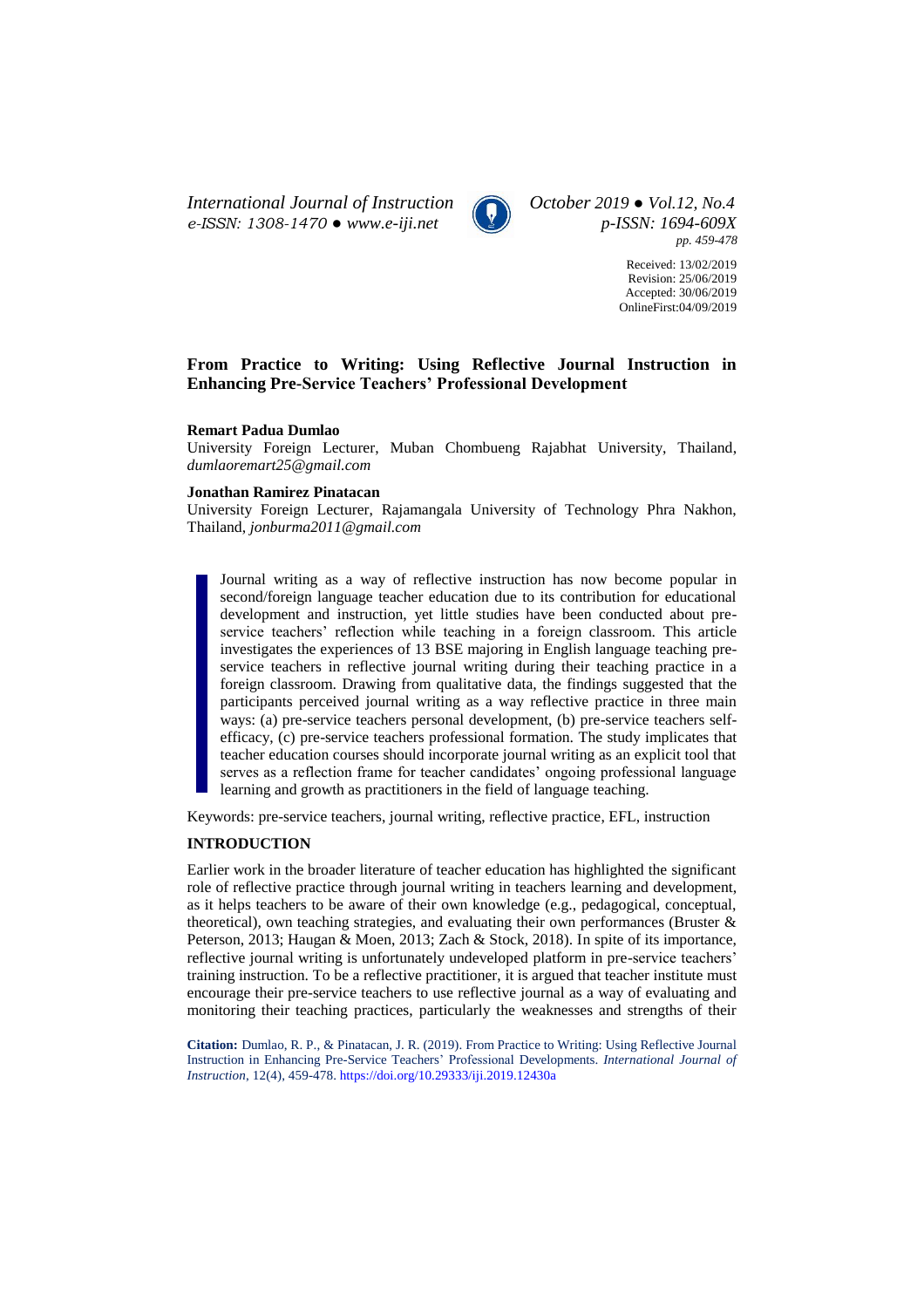daily activities (O'Brien, 2016; Orland-Barak & Yinon, 2007). In this sense, they could be a more effective teacher in their immediate and future teaching context (Lee,2007; Minott, 2009; Al-karasneh, 2014).

Furthermore, previous studies have reported that journal writing could provide an adequate blue print to improve both the quality of teaching and instruction (Teekman, 2000; Bolton, 2005), facilitates persistent way to act about "one's practice" (Garza & Smith, 2015:12), and represent "what do and do not" while teaching (Garza & Smith, 2015:324; Thompson & Pascal, 2012; Zulfikar & Mujiburrahman, 2017). Along with this growth in teacher education, however, there is increasing concern over in terms of time management (Hickson, 2011; Moon, 2004; Collin et al., 2013), difficult to qualify which of those reflections have already occurred during the teaching practice (Gould  $\&$ Taylor, 2017), and it brings burden to pre-service teachers' load in teaching practice (Gadsby & Cronin, 2012; Burgoyne & Chuppa-Cornell, 2018). This paper contests the claim on how reflective writing really help or effect pre-service teachers' development. Thus, this present study aims at identifying the prevalence of reflective practices through reflective journaling of pre-service English teachers teaching in a foreign classroom, is expected to provide guidance in filling the gap in the field of study.

### **Journal Writing in Pre-Service Teachers Preparation**

A number of researchers have highlighted journal writing as reflective practice and as way of preparing pre-service teachers in the field of teaching. This may also help prospective teachers; as pre-service teachers could narrate their learning experiences through writing (Bolton, 2005). These writing artifacts would be treated as rich resources of information which at least inform all members of the academic community (Akbari, 2007; Nguyen, 2017) of "what and how to be a beginner in the field" of teaching (Johnson & Golombek, 2011:67). Give the fact that writing a reflective journal is a complex task for pre-service teachers to accomplish due to their teaching loads and other task given by their immediate context (Burton, 2009; Buron & Carroll, 2001a), it is also acknowledged that through reflective journaling, pre-service could assess their critical thinking and prepared them in their future teaching endeavor (Khanjani et al., 2018).

Spadling and Wilson (2002), outline the significant role of journal writing which promotes not only for reflective thinking but also critical thinking. First, journals serve as a permanent record of thoughts and experiences. This means that teachers could have a chance to review their performance as records are available to them. Then, through journal writing, it is argued that pre-service teachers could establish academic relationship with their supervisor/teacher, and thus help them through the process of teaching. Lastly, journal writing would also help pre-service teachers to realize their existence in the community of teaching.

Consequently, Thorpe (2004) argues that through the reflection of pre-service teachers, it encourages teachers or readers to be part of the reflection process, as they are obliged to evaluate, judge, or even question the pre-service teachers' daily practices. Together, it can be seen that journal writing can promote holistic development of pre-service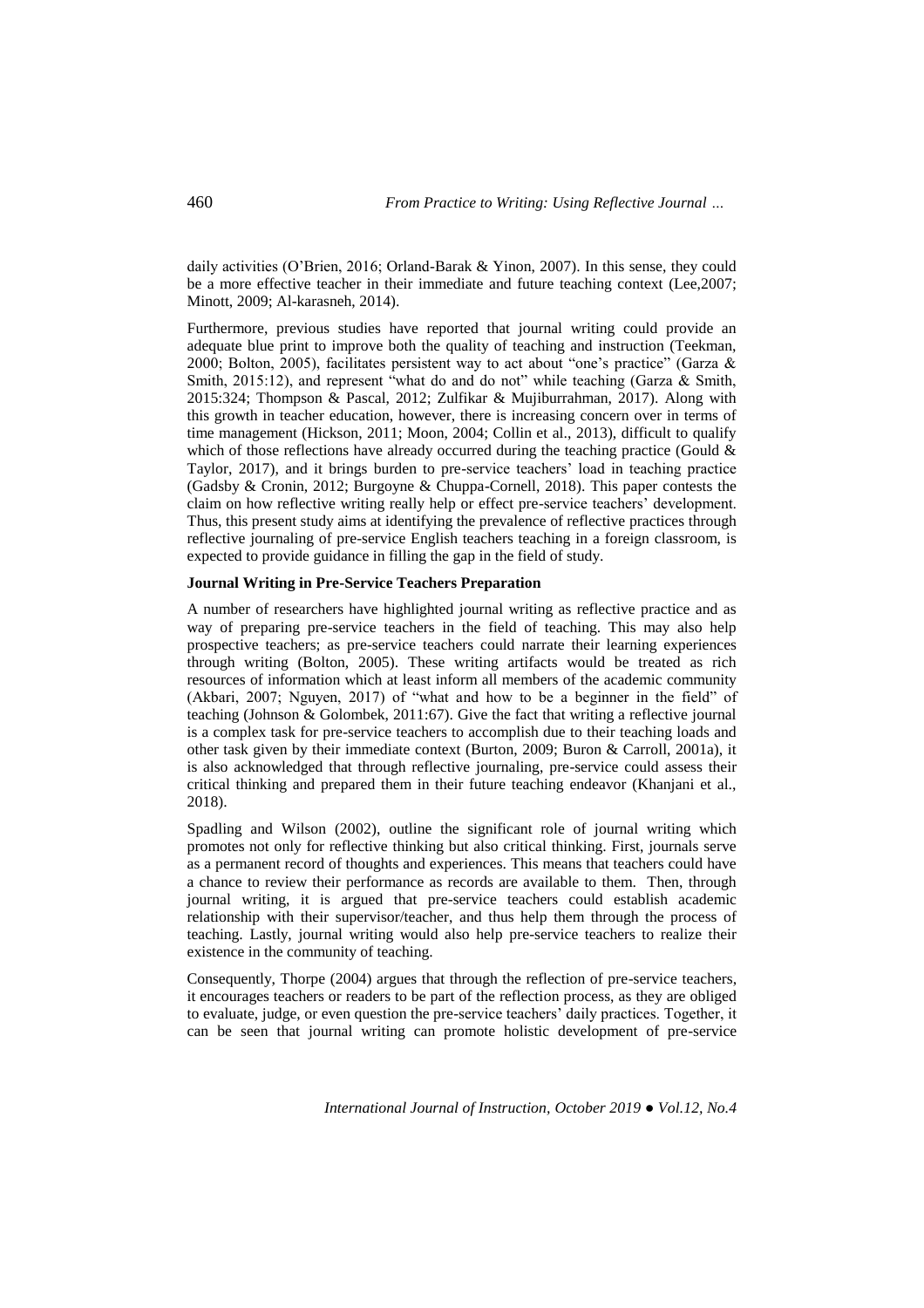teachers in the field as it increases critical and creative thinking (Carosotto, 2017; Choy & OO, 2012; Lee, 2007; Leitch & Day 2000; Ross, 2011); avenue to check their teaching abilities (Moradkhani et al.,2017; Pavlovich,2007; Roux et. al., 2012); realize their teaching philosophy (Glogger et al., 2012; Liu & Milman, 2010; Farrell, 2013; Grushka et al., 2005; Moo, 2000); construction of their own professional and metaphorical identity (Richard & Farrell, 2005; Abednia et al., 2013; Bolton, 2010); and develop their teaching practices (Burton, 2009; Grushka et al., 2005; Moo, 2000) to be a more effective and competent teacher of the century. The generalizability of much published research on this issue is problematic, particularly **i**n a foreign classroom where TESOL pre-service teachers are present.

#### **Reflective Instruction as Professional Development**

In the past two decades, a number of researchers have documented the benefits of training methods for reflective teaching as professional development. Owing to the fact that it provides more benefits rather than drawback, the teacher education programs are becoming more demanding in the developmental use of reflective instruction to the student teachers. These programs aim to aid novice teachers in the field to be more cautious in decision making processes to help them identify the outcomes of their decisions in the context in which they applied or utilized in it. However, a number of these studies have focused only on teachers' perceptions, beliefs, issues and challenges with regards to reflective practicing, relatively few in pre-service teachers teaching in a foreign classroom. For instance, Haugan et al. (2013) explores the Norwegian student teachers' reflective where they found out that reflective teaching offers pre-service teachers the avenue to recheck or evaluate their development in teaching. Similarly, Shu-ping (2012) explored a case study dealing with university teachers and third year students. Findings revealed that writing a journal as tool of reflective practice could bring awareness to EFL teachers in developing their professionalism in the field of teaching. These studies suggested that reflecting practice through journal writing is a good way to develop teachers' professionalism (Lakshmi, 2012; Farrell, 2013).

Similarly, Chien (2013) investigates journal writing of two elementary school English teachers. Through semi-structured interview, findings indicated the advantages of using reflective journal in classroom practise such as monitoring of participants' performances, guidelines for their next teaching class, and their self-efficacy in teaching. In the same fashion, Motallebzadeh et al. (2018) and Nguyen (2017), investigate journal writing as a way of critical thinking, where they found out that reflective journal was a good tool to enhance thinking of pre-service teachers, particularly the way how they conveyed their thoughts in their narratives. While Soodmand-Afshara & Farahanib (2017) and Leavy et al. (2006) analyse the journal writing in order to understand the development of beliefs of pre-service teachers. They claimed that as teachers move to another level of teaching, teachers are becoming more aware of their beliefs and identity as a teacher.

Although reflective teaching is an essential tool of pre-service, as well as in-service teachers' professional development in the field, as the subject of this study, there are few number of studies concerning with reflective teaching practices of pre-service student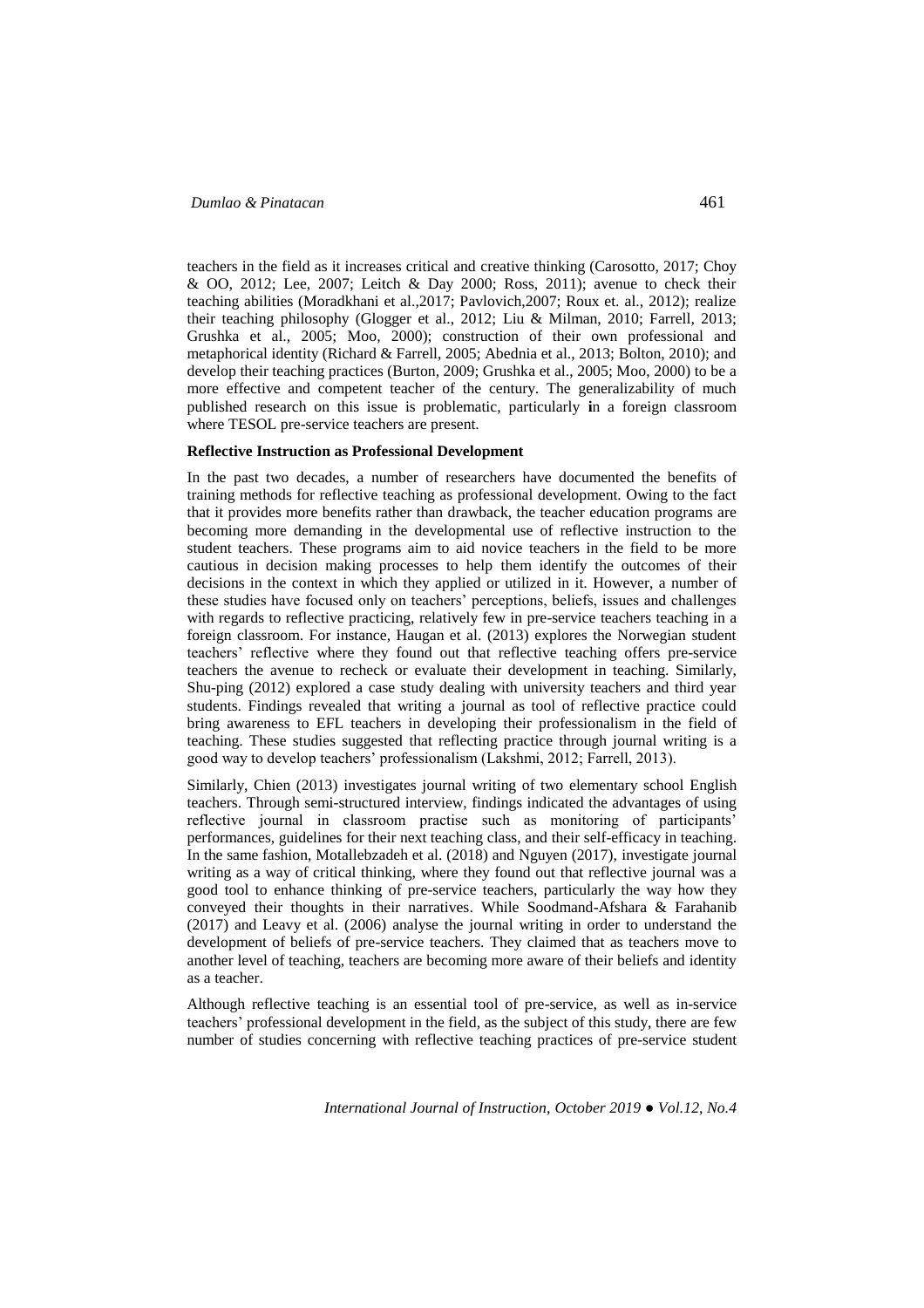teachers who are teaching in a foreign classroom. Lack of empirical studies on preservice teachers teaching in foreign classroom may create a big gap between theoretical and empirical studies in the literature. The aim of this research project has therefore been to try and establish the prevalence of journal writing instruction as way of reflective teaching practices in a foreign classroom. Thus, this study proposes the following questions:

1. How do pre-service foreign teachers perceived themselves from practice to writing a reflective journal?

2. How journal writing as way of reflective practice develops pre-service foreign teachers in TESOL program?

### **METHOD**

In this study, qualitative research was chosen because this method relies on richness and in-depth interviews research (Mason & Fienberg, 2012) that allows researchers to obtain greater opportunity and detail to address the "how and why" questions (Yin, 2015:34). The reason of using the semi-structured interview was to ensure that the responses would address the research questions being posted in this study. This research design was chosen to explore the experiences of foreign pre-service English teachers teaching in reflective journal writing. This study was conducted after the internships for two periods of twelve weeks each, in the first semester and second semester of 2017–2018, respectively.

## **Setting and Participants**

The present study was carried out in a four-year university department of BSE majoring in English language teaching who were currently doing their teaching practice in Thailand. The students in the program were all foreigners (*see the table 1 for participant's profile*) who were currently doing their teaching practice when this research study was conducted. During the four-year course in the program, pre-service teachers usually start their studies with theory (i.e. principles of teaching, SLA) and later the practice (i.e. school teaching practice).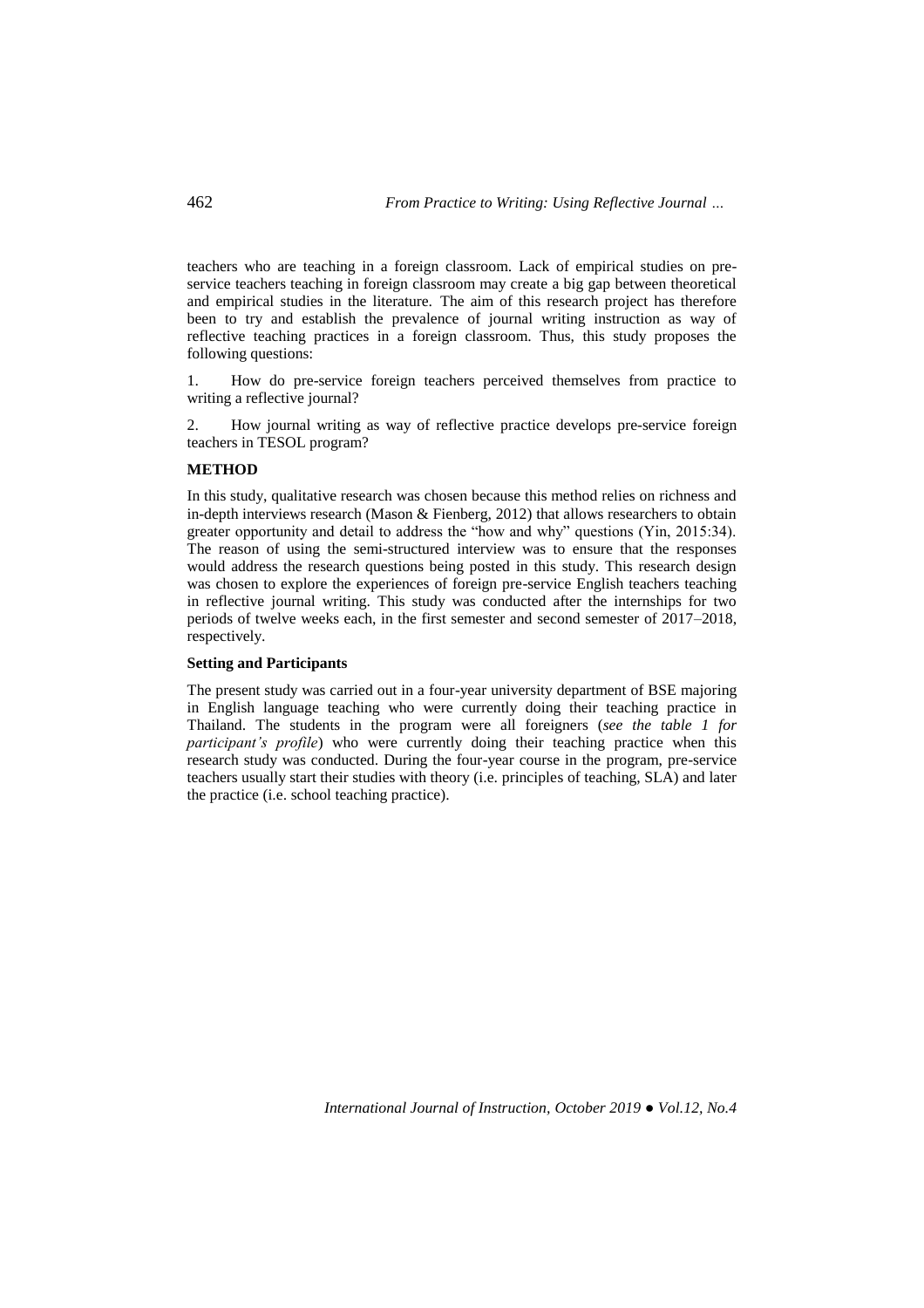| Table 1                          |
|----------------------------------|
| Demographic data of participants |

| Pseudonym | Gender | Country of Origin  | Level of Deployment |
|-----------|--------|--------------------|---------------------|
| Jes       | Female | Philippines *SP    | Primary             |
| Mich      | Female | Vietnam*SP         | Primary             |
| Boy       | Male   | Malaysia* SP       | Secondary           |
| Telle     | Female | Philippines *SP    | Primary             |
| Same      | Male   | China *ES          | Secondary           |
| Jhony     | Femal  | United Kingdom *ES | Primary             |
| Marky     | Male   | Poland*ES          | Primary             |
| Amr       | Female | South Africa*ES    | Primary             |
| Chel      | Female | South Africa*ES    | Primary             |
| Lawrence  | Male   | United Kingdom*ES  | Primary             |
| Renz      | Male   | United Kingdom*ES  | Primary             |
| Roy       | Male   | South Africa*ES    | Secondary           |
| Mok       | Female | United Kingdom*ES  | Secondary           |

SP Sea program in Southeast Asia<br>ES Exchange student

Exchange student

Thus, a total of 13 pre-service foreign teachers teaching in Thailand participated in the present study. The participants of this study were enrolled in reflective journal course with 6 credits. In reflective journal course, students will be documenting and reflecting their own teaching practices, i.e. classroom behaviours, teaching methodologies and practices through journal writing. The journal writing was done within 12 consecutive weeks. Students were obliged to send their reflective journal through Google classroom platforms in each week. The submitted journals were reviewed by the assigned lecturer, and were sent it back along with the comments and aspects that pre-service teacher needs to improve. The majority of the participants were ages between 24-29, therefore, this was a 'mixed' cohort of pre-service teachers, meaning that we took into consideration that pre-service foreign teacher participants were varied when it comes to experiences and background.

# **Data Collection and Analysis**

Prior to commencing the study, ethical clearance was sought from the participants. After obtaining their consent to participate in this study, we started then the data collection through interviewing the thirteen participants twice, once after the beginning of their teaching placement in first semester, and once after their completion from the internship program. The semi-structured interviews were employed to ask their information about (a) their earlier experiences of journal writing, (b) and, how they perceived themselves in writing a reflective journal during their internship. Each interview took approximately 75–90 minutes. The modes of interview were done in two channel; face-to-face interview was employed prior to their deployment; and second phrase was done via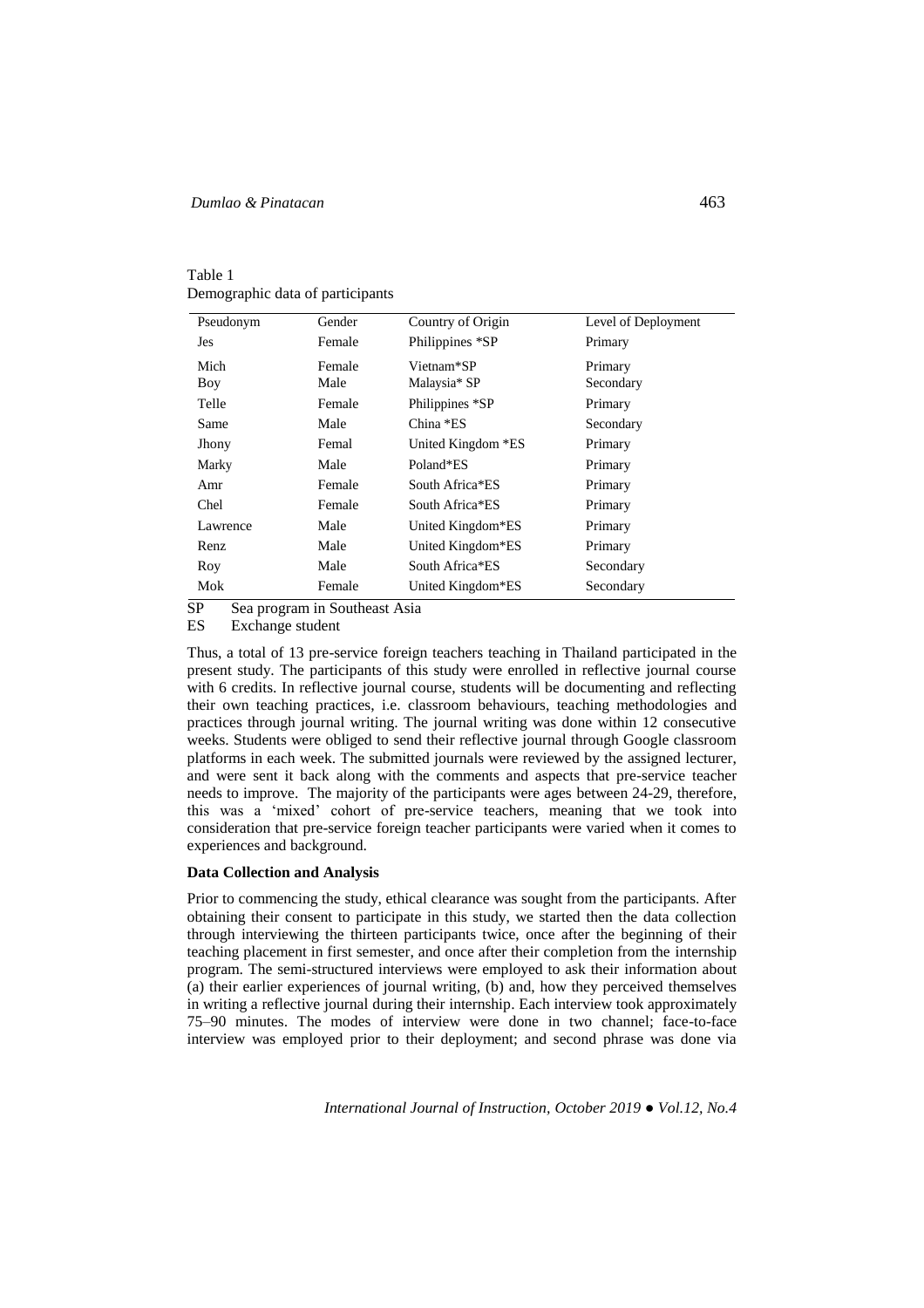phone (as face-to-face were not possible) after their completion from the training program. The questions for the interview in both phrases were given ahead before the actual interview.

In data analysis, we followed Corbin and Strauss's (2014) constant comparative method involving open and axial coding. During the data collection, we immersed ourselves in the data by listening to the recorded interviews and taking notes and transcribing the interviews verbatim. In the open coding pace, we re-read the entire transcribed data to identify initial codes by taking marginal notes as part of the preliminary analysis. Some of the codes emerging were "Pre-service teacher's personal development," "Pre-service teacher's self-efficacy," "Pre-service teacher's professional formation.". While in the axial coding, we continued analysing the data by focusing on the relationships amongst the open codes and clustered them into categories. For instance, the following codes were bundled into the sub-category of "Pre-service teacher's personal development: critical thinking, teaching philosophy, writing styles and expression, self-actualization," "Pre-service teachers self-efficacy: anticipation, worries, preparation, and anxiety," "Pre-service teachers professional formation: teacher's metaphor, teachers belief, and teachers' identity." Depending on the codes in each category, we constructed finding statements that are empirical based on number of participants, evidence-based responses to our guiding research question. For example, the finding statement for the category of "personal development" is: pre-service teachers' response about personal view of their own development during the reflective journal writing as way of enhancing critical thinking was categorized under critical thinking. In the remainder of this article, we present and discuss each finding with illustrative examples from the data.

## **FINDINGS**

This study has formed three main themes and subthemes as reflected from the research questions. For the purpose of presentation, directly quoted interview excerpts were given below. Pseudonyms are used for the pre-service foreign-teacher's participants (*see the appendix 1 for the summary of the result).*

# **Theme 1: Pre-service teachers' personal development**

#### *a. critical thinking*

According to the interview data, most of the pre-service teachers revealed that reflective writing helped them to build up their critical thinking abilities.

I have become more aware of the ability to think clearly and rationally, following and understanding the logic between ideas, *[ Boy]*

I think an effective critical thinker makes a major contribution to being an effective teacher. I feel I have developed my thinking ability in the categories of theories, planning and reflection and dilemmas and uncertainty. *[ Le]*

Others revealed that doing a reflective journal aided them to check the challenges they have faced during the teaching process.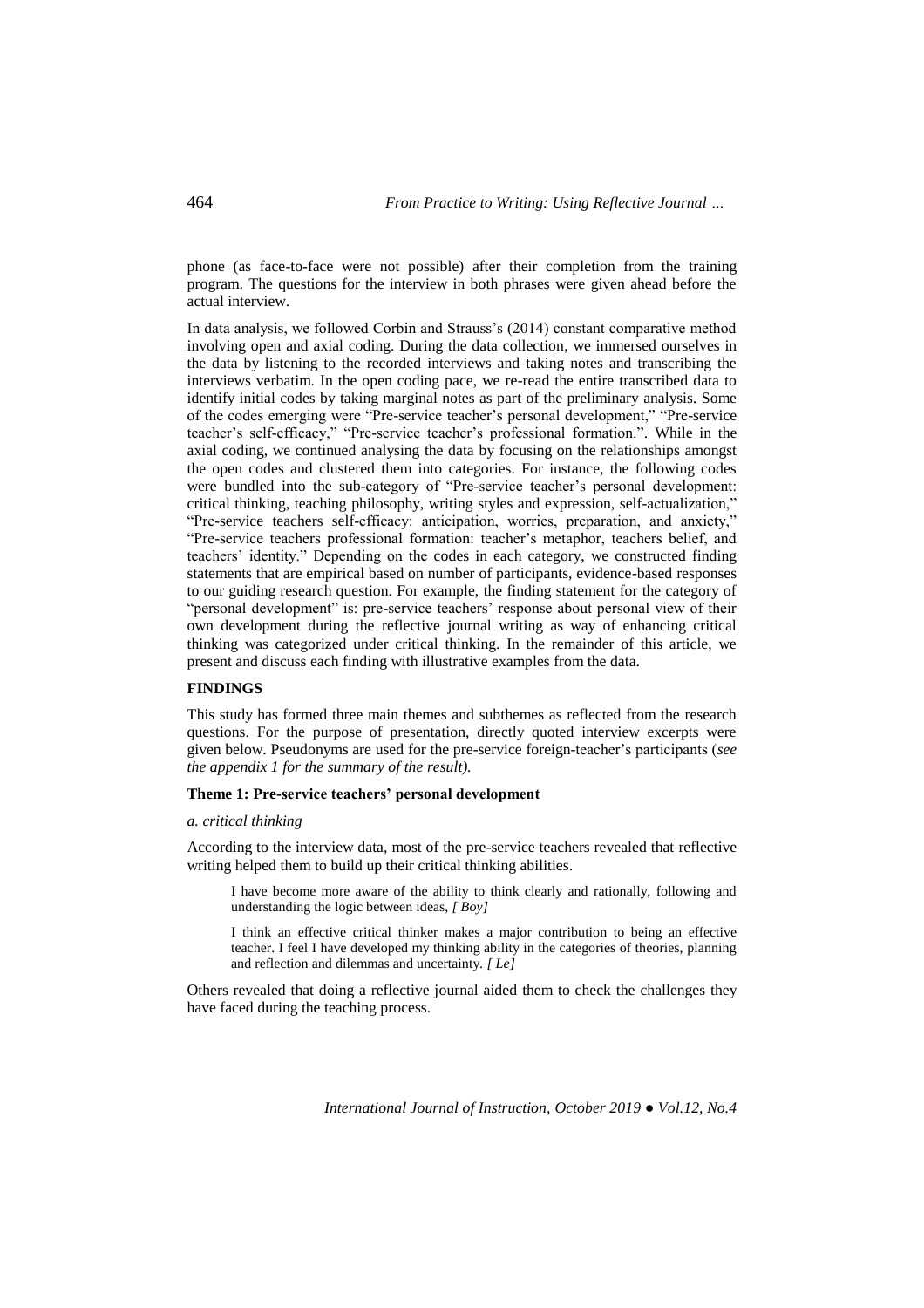It's made me be more creative with delivering the lessons after doing the lesson and reflecting on what challenged me and the results it's made pushed me to be more creative in lesson planning to fulfil the challenges of quality delivery. *[Ser]*

My critical thinking skills have improved to the extent that I can now extend the variety and content of my lessons. *[Jhon]*

For sustainable development of my students and for my progress as well I hone the critical thinking skills of my students opening up a new lifetime of intellectual curiosity. *[Marky]*

From the responses above, it can be seen that journal writing as a reflective practice helps pre-service teachers to enhance their critical thinking, not only to the teaching aspects but also to their lesson planning.

### *b. teaching philosophy*

The result showed that most pre-service teachers (12) believed that journal writing was a way of constructing their teaching philosophy.

I have learned the importance of having teaching philosophies. I had never really thought about why I teach the way I do*. [Chel]*

Reflective practices improved my educational philosophical perspective by outlining my beliefs about teaching practices. *[Lawrence]*

These result demonstrated that journal writing was good avenue for pre-service teachers to realize their teaching philosophy from theory to practice which could guide them for their teaching practices.

### *c.writing styles and self-expression*

Pre-service teacher's participants perceived that journal writing helped them in developing their writing style and also through journal writing they had expressed themselves that in consultation.

Doing feedback has definitely influenced the way I write about my lessons. I am more specific in my examples. I used to write vague statements such as 'most of my students completed the activity'. However, I now give specific numbers and examples such as '10 students completed the activity and made no errors'. *[ Renz]*

My experiences were able to alter my abilities and show that there is not only one style of writing and self-expression. *[ Mok]*

Over the past 12 weeks I have developed my writing style in numerous ways; being clear and to the point, being concise and using fewer words where possible, paying more attention to my choice of words and using words that come naturally to me, not using words to sound impressive or misusing words that I'm not familiar with. *[ Rich]*

Other pre-service teacher participants also reported that they feel more challenging when the teachers corrected their weekly reflective journal. Two teachers [Bared and Chatelle] disclosed,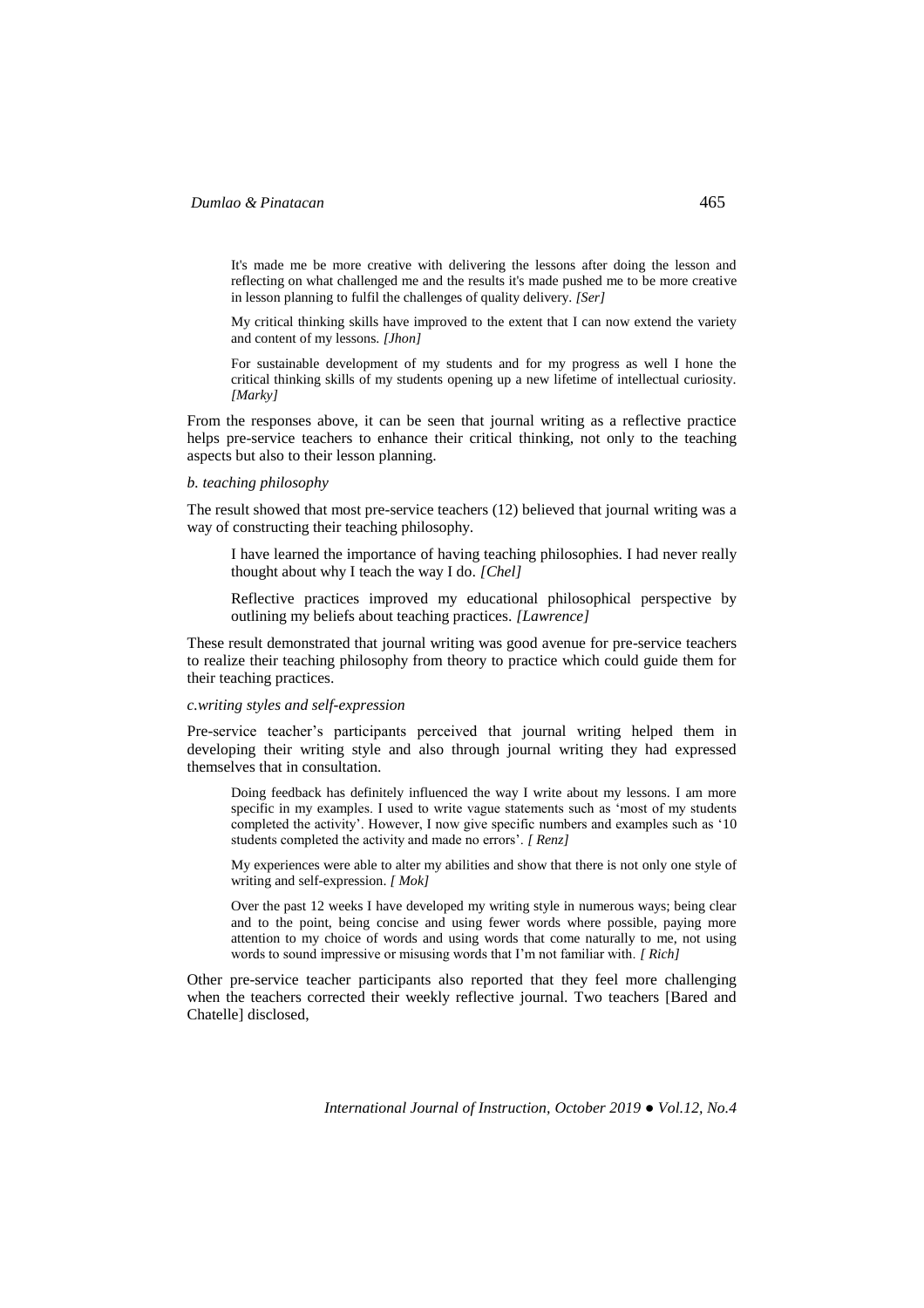I have found more challenging if I am corrected by my mentor. It shows that I am guided and evaluated in terms of my writing skills. Honestly speaking I am not good in writing in expressing myself. *[Ser]*

I think after these 12 weeks I'm able to express myself better in my reflections. I find it easier to identify my own errors or strong points. I do my best to outline the objectives and ensure they are met by the end of each lesson. *[ Jhon]*

*d. self- actualization*

As a fourth subtheme, the analysis revealed that journal writing was viewed as selfactualization as novice teachers in the field.

The development of my reflective abilities has noticeably improved by enforcing action on personal reflection. This strategy helped improve and solve classroom practices and problems. Intellectual reflection reduced anxiety and linked gaps that pre-exist from desired goals and previously acquired knowledge. *[ Amr]*

I have developed the ability for reflection; it is new to me and something that I have regrettably not done in the past*. [Lawrence]*

I found that I more readily reflect on the effectiveness of each lesson. I analyze what went well and what didn't go according to plan and how to improve on these in the future. *[Ren]*

Another pre-service teacher said:

I have realized the importance of identifying a measurable objective. In the first couple journals I overlooked the importance, but now I understand that without a measurable objective, it's impossible to know if a student has learned anything from the lesson. *[Renz]*

#### **Theme 2: Pre-service teachers' self-efficacy**

Pre-service teacher-participants also revealed self-efficacy in teacher. They reported their anticipation, worries, anxiety, and preparation in teaching.

### *a.anticipation*

The consistent response from the pre-service teachers mirrored the reflecting-in-selfefficacy of pre-service teachers in twelve weeks of journaling. Subtheme of anticipation surfaced in statements such as the following.

When preparing for my students, I did experience a lot of anxiety. I was concerned about my lessons being interesting while also educational for the students. *[Jes]*

My anticipations for my students during these past 12 weeks was getting them interested and active in the lesson and removing anxiety. *[Boy]*

One pre-service participant [ Laurent] said:

I feel that through weekly reflection, I built the ability to respond to the anxiousness. Because when I was writing I always reflect to myself and looking for possible solutions on how to surpass this kind of anxiety in me.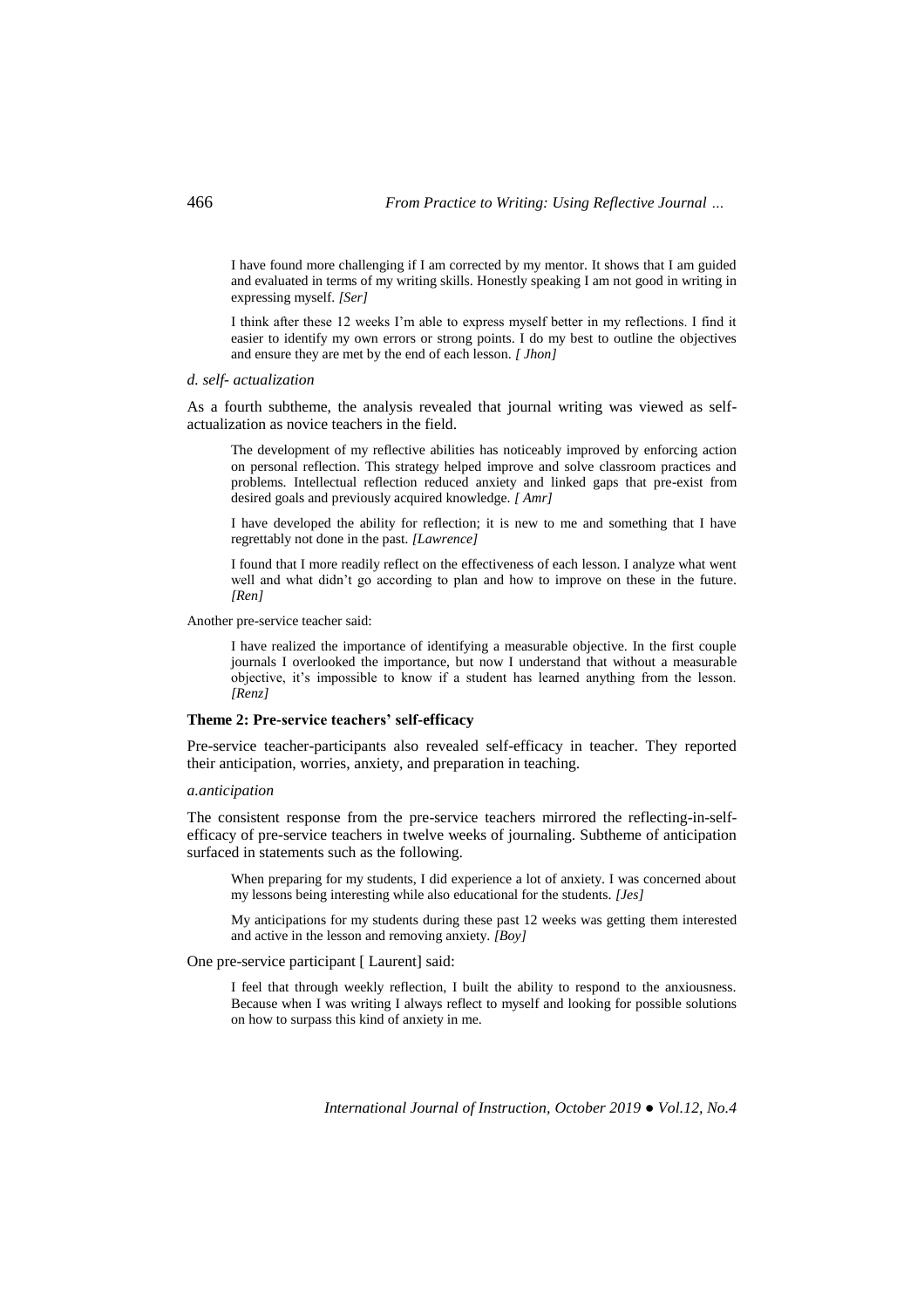#### *b. worries*

Although twelve pre-service participants perceived relaxed in their teaching practice, three pre-service teachers, however, reported that they felt worried during their practice.

I did doubt my abilities quite often. When a lesson was too easy or too challenging for my students, I worried that I had misjudged their abilities*. [ Mok]*

Even though I prepared it for them but my worry was maybe they cannot get the point or the concept that I want them to learn. *[Renz]*

During the 12 weeks in practice, the only worries I have experienced have been prior to the lessons. Anxious to know if each lesson would be a success or not go as planned. *[Ren]*

Other pre-service teachers also reported that she felt worried because of the curriculum being implemented in their school was quite confusing. One teacher claimed,

These past 12 weeks I worried about some of the curriculum being either too hard or not relevant to my students which impacted on me as I had a hard time developing creative teaching strategies and methods in delivering the lessons in a more interesting manner. *[lawrence]*

These statements reflect a sense of professional responsibility for pre-service teachers which led them to feel worried.

### *c. preparation*

Another subtheme formed was self-efficacy of pre-service teachers in preparing of themselves which includes their lesson and materials.

When I received each lesson that I was ordered to teach, I spent some time researching different methods and activities that I could use. I looked for songs and practiced actions and dance moves that I could show my students. *[ Marky]*

My preparation was to go into the lesson understanding the content of particular course books. I also prepared many visual prompts which helped facilitate our sessions*. [ Mok]*

Most of my preparations were developing prompts and activities to make each topic more interesting and interactive to my students.as well as teaching strategies and methodologies on how to get the most out of the 50minute lesson period. *[ Mich]*

#### *d. anxiety*

Two pre-service teachers summed up their anxiety experiences with the following analogy:

I used to suffer with a lot of anxiety when teaching. Doing feedback has helped identify the source of this anxiety. I feel most stressed when I have not prepared properly or am procrastinating. [ Jes]

I found my levels of stress lower a bit as I felt a bit more prepared for my lessons, and also comfortable with the idea that some elements of the lesson might not work but it is ok and that I would be able to adapt my lesson at such a time. *[ Chel]*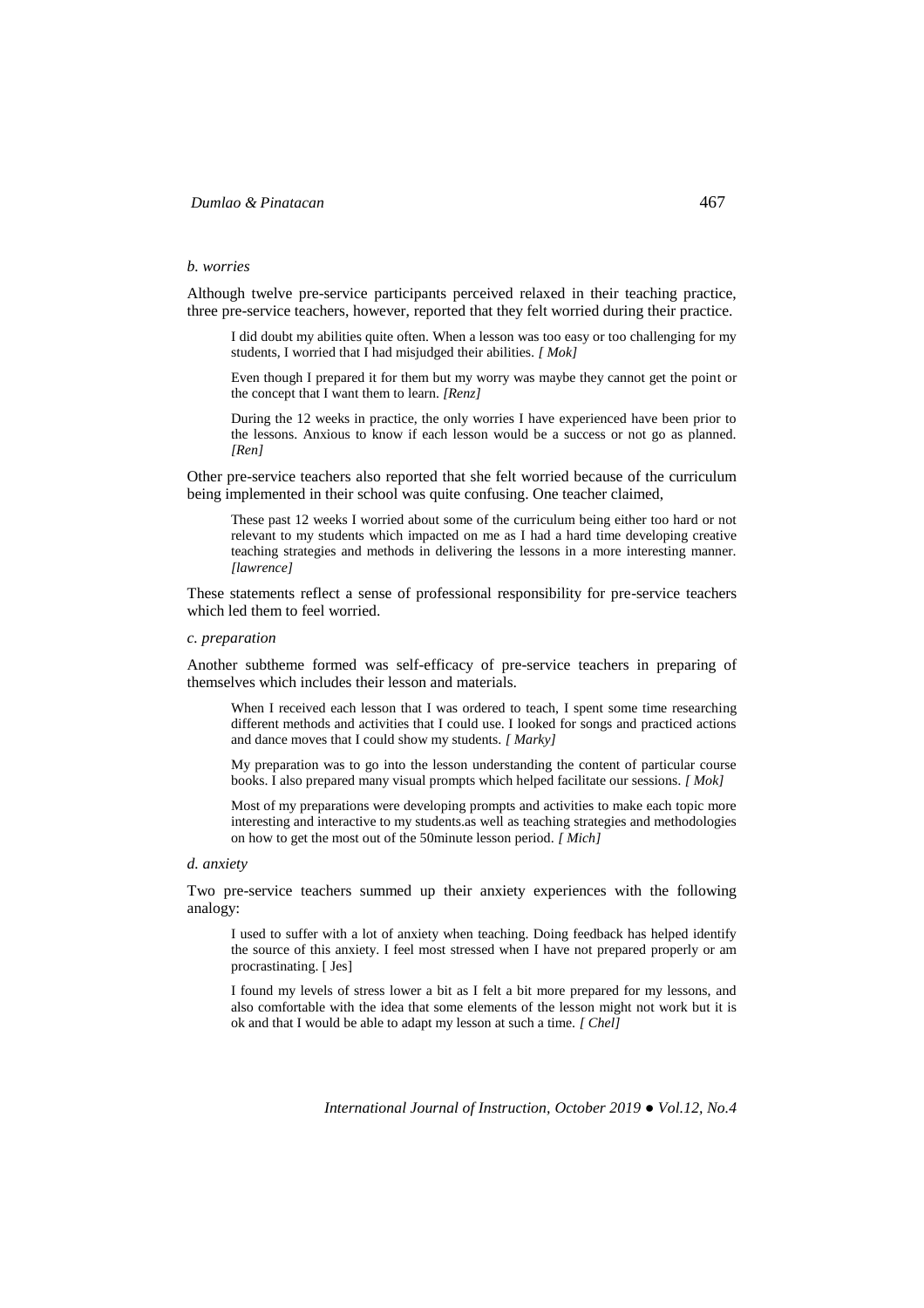Another pre-service teacher mentioned that he felt minimal stress, he claimed that,

My life as a teacher comes with minimal stress and anxiety and I am forever grateful for that. At my current school everything is very well organized and all resources and curriculums are provided so once I leave work I can focus on myself. *[Ser]*

# **Theme 3: Pre-service Teachers' formation**

*a. teachers' metaphor*

Most of the pre-service teachers revealed that journal writing as reflective practice enables pre-service teacher to construct their metaphors in teaching.

I also believe that teaching is an art and that teachers are artists. It takes a lot of time and skill to get it just right. Sometimes, art doesn't turn out the way you want it to. But you learn from mistakes and keep trying to improve. *[Chel]*

For me, teaching is just like a Lamplighters and Gardeners: Cultivate the minds by enhancing climate, standing back to allow learners to grow. *[Ren]*

According to their responses, it seemed that pre-service teachers constructed their metaphor based on their principle of teaching, as well as their experiences in their teaching.

## *b. teachers' belief*

Another subtheme formed in the data interview was their beliefs in teaching which was built during their reflective writing.

For me it's not only just teaching the students the lesson but understanding also them is important. The weakness and strengths of my students help me to adjust my lesson. *[ Mich]*

My biggest belief over the 12 weeks of practice is that learning should be fun (in kindergarten). This means that I should make my class enjoyable to my students in order to foster their learning *.[Boy]*

I believe that the best way to learn a new language is to be fully engaged with it and practice using it as much as possible. *[ Renz]*

It can be seen that pre-service teachers explored their partial belief in teaching and learning which these are usually held tacitly and build up over their professional development.

## *c. pre-service teachers' identity*

Findings also revealed that most of the pre-service teachers construct and reconstruct a conceptual sense of who they are inside the classroom which resulted through what they do.

I feel as though I have gained some very useful pointers from the instructor during my practice. I feel confident as a teacher, and I have learnt of the importance of measuring objectives. My role was to guide them to achieve their objectives. *[ Mok]*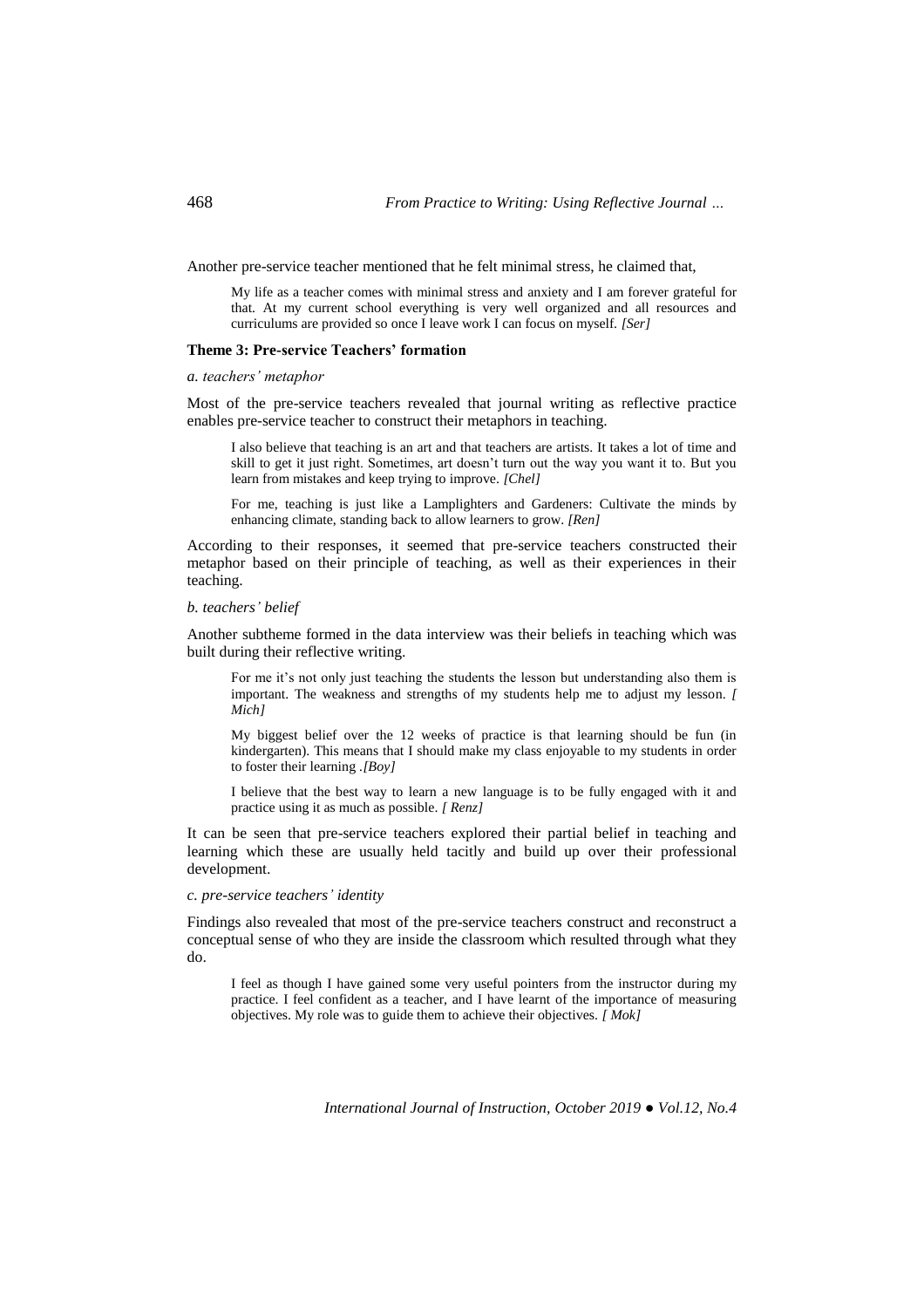Most of the time I am a mentor and facilitator, occasionally I am a judge, and disciplinarian. *[Lawrence]*

If I am self- aware, I am better able to empower students, and therefore enhance learning. An area where self- awareness is important is regarding cultural beliefs and biases, which definitely affect teaching effectiveness*. [Renz]*

### **DISCUSSION**

The present study aims to explore the experiences of 13 pre-service English teachers teaching in reflective journal writing in a foreign context. Thorough the interview data, pre-service teachers perceived both challenges and benefits in writing a journal. Some participants have seen that reflective journal helped them to facilitate, monitor, and evaluate their own teaching and learning practices. This finding corroborates the ideas of Shu-ping (2012);Leong & Mardziah (2006) ; Collin et al. (2013); Cornish (2012); Thompson & Pascal (2012 ), where they highlight that journal writing is essential tool in teachers training program, i.e., professional and individual development, teachers' identity formation, and their self-efficacy as a newcomer in the field of teaching. Through reflective journaling, it enhances pre-service teachers with regards to their learning and teaching comprehensively and systematically. This rather contradictory to some studies noting that reflective journal is seen to be time consuming in evaluating pre-service teachers' performance (Lakshmi,2012; Liu & Milman,2010; Teekman ,2000; Spencer,2003)

One unanticipated finding was that pre-service teachers noted that reflective journal writing was an encouraging tool for their professional development, critical thinking, and evaluating their daily performances. This finding is in agreement with Carosotto's ( 2017); Leitch and Day's (2000); Choy and Oo's ( 2012); Ross's (2011) ; and, Mason's ( 2004) findings which showed critical thinking is anchored to reflective journal writing as pre-service teachers has to think on how they reflected their experiences into writing which required them to think critically and honestly. It is also noted that most of the participants mentioned that reflective journaling allowed them to reflect on their personal abilities as a teacher. For example, some participants mentioned that they could be able to cross upon their teaching strategies, teaching methods, and the way how they teach the lesson, as well the quality of their teaching. Surprisingly, pre-service teachers acknowledged that though daily reflections helped them to realize their teaching philosophy. This confirm the study of Akbari (2007); Owens et al.(2014); and Thorpe, (2004), who claimed that daily reflection enables teachers, learners, and individual to evaluate their teaching beliefs and philosophy whether it is suitable to their immediate community. However, Khanjani et al. (2017) mentioned that this stage is also a good avenue to confirm their theoretical knowledge in teaching as they are exposed on the reality of their profession.

Consequently, pre-service teachers admitted that their daily reflective journal writing helped them to develop their writing styles, particularly on its content and structure. For example, some participants mentioned that when they report what has happened in their teaching, they were now able to justify and give factual information that support their narratives. They also distinguished the importance of teacher's feedback in their output,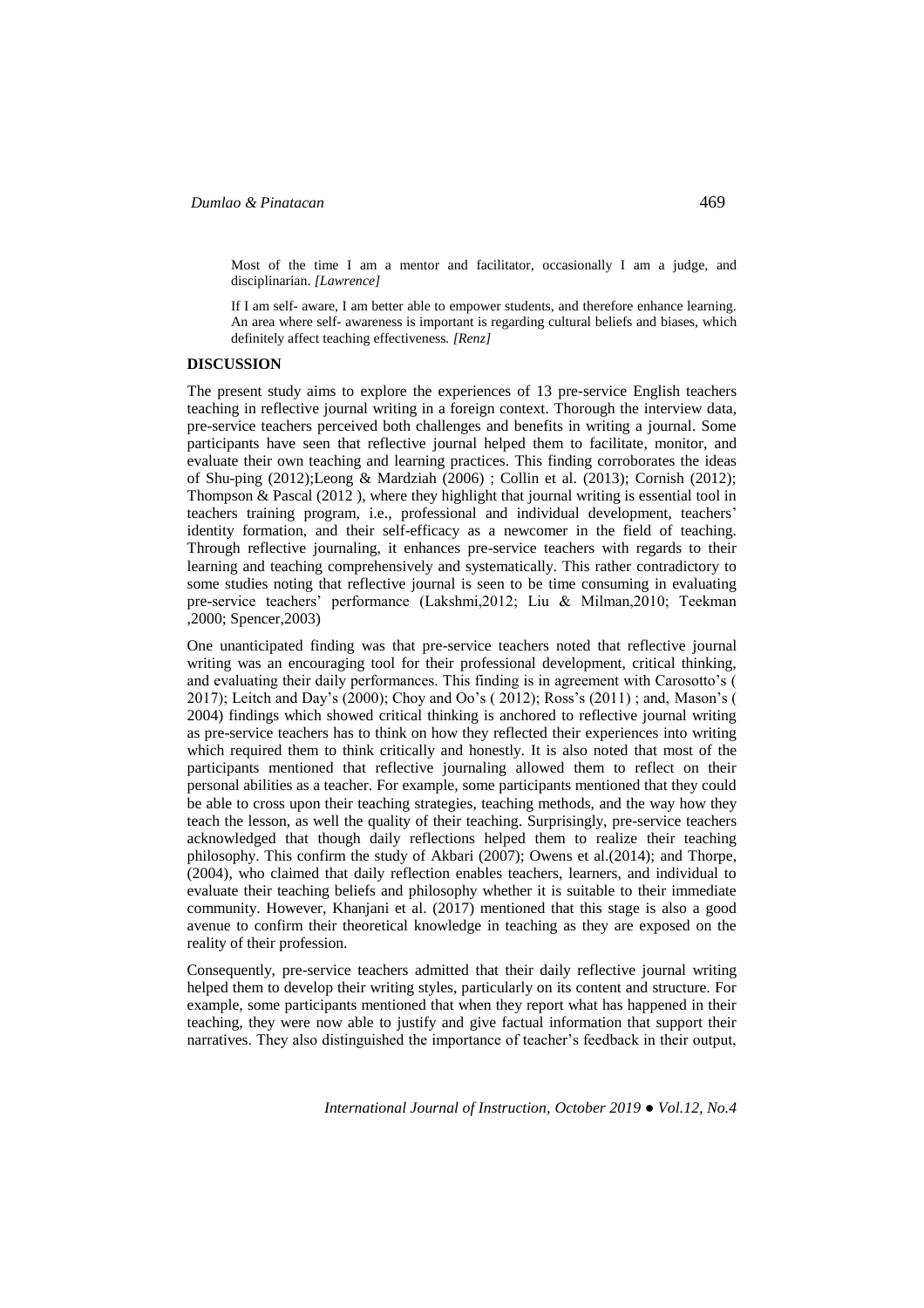as for some of them noted that their teachers' feedback on their weekly reflection helped them to correct some mistakes in their teaching, i.e., the lesson, activities. Gil-Garcia and Cintron (2012); Jacob et al. (2011); and, Farrah (2012) observe, teachers' feedback on students' output is highly regarded in this kind of platform, as students need evaluator of their performance and thus direct them to the right path of their professional development. Moreover, most of the participants disclosed that reflective journaling helped them to express their own self as they were able to demonstrate their daily practices on a record. However, some pre-service teachers reported difficulties in writing due to their ability in writing, time management, and also to the things they must put on their reflection. These difficulties are support the study Nguyen (2017), where he claimed that teachers could not fully engage themselves in this platform due to these difficulties, and thus affect their teaching practices. In contrast to the statement of Motallebzadeh et al. (2018); and, Richards and Farrell (2006), who argue that whatever difficulties they may encounter in reflective practice, still the main goal is to seek improvement, pedagogic solutions, and evolutions of teaching as teachers strive towards the edge of self-actualization.

Participants also reported their self-efficacy during their teaching, namely; anticipation, worries, preparation, and anxiety. These self-efficacy beliefs have guided pre-service teachers on the effectiveness of their teaching practice. Although some pre-service teachers claimed that, they felt anxious and worried during their practice, but they still perceived willingness to teach due to the idea that they need to write something in their reflection. This phenomenon in self-efficacy of reflective practice appears to be similar with the findings of Cabaroglu (2014), where she claimed that teachers anxiousness may positively influence teachers as they do not have any option but to anticipate and prepare in order to deliver their lessons properly. Another justification for the preservice teachers' self-efficacy as form of reflective practice might be related to the gap existing between theory and practice by Minott (2011) and Farrell (2013), where they highlighted that teacher efficacy is associated with how the teachers reflected on their daily teaching practice.

Findings also underlined that journal writing for reflective practice could construct teacher's metaphor and professional identity. It reveals that teachers' metaphor in this study is dynamic, and it shifts over time under the influence of range factors both internal or external factors. For example, some participants claimed that they assumed that their role would be just a facilitator of knowledge, but when time goes by they realized that their role seemed to be an adviser as they need to advise what learners have to do in the learning process. This shifting of teachers' metaphor was reported by Farrell (2013); McGlone (2007); Parks (2010); and Saban (2004), who reported that teacher changes their role due to the influence of the context of their current community. Hence, giving teacher's metaphor is the easiest way to remember their role inside of the classroom which could help them to understand the quality of their teaching and their responsibility in the teaching process. However, these metaphors have an internal consistency and coherence of their practices, which provide prelims into ideas that are not consciously held in the teaching practice.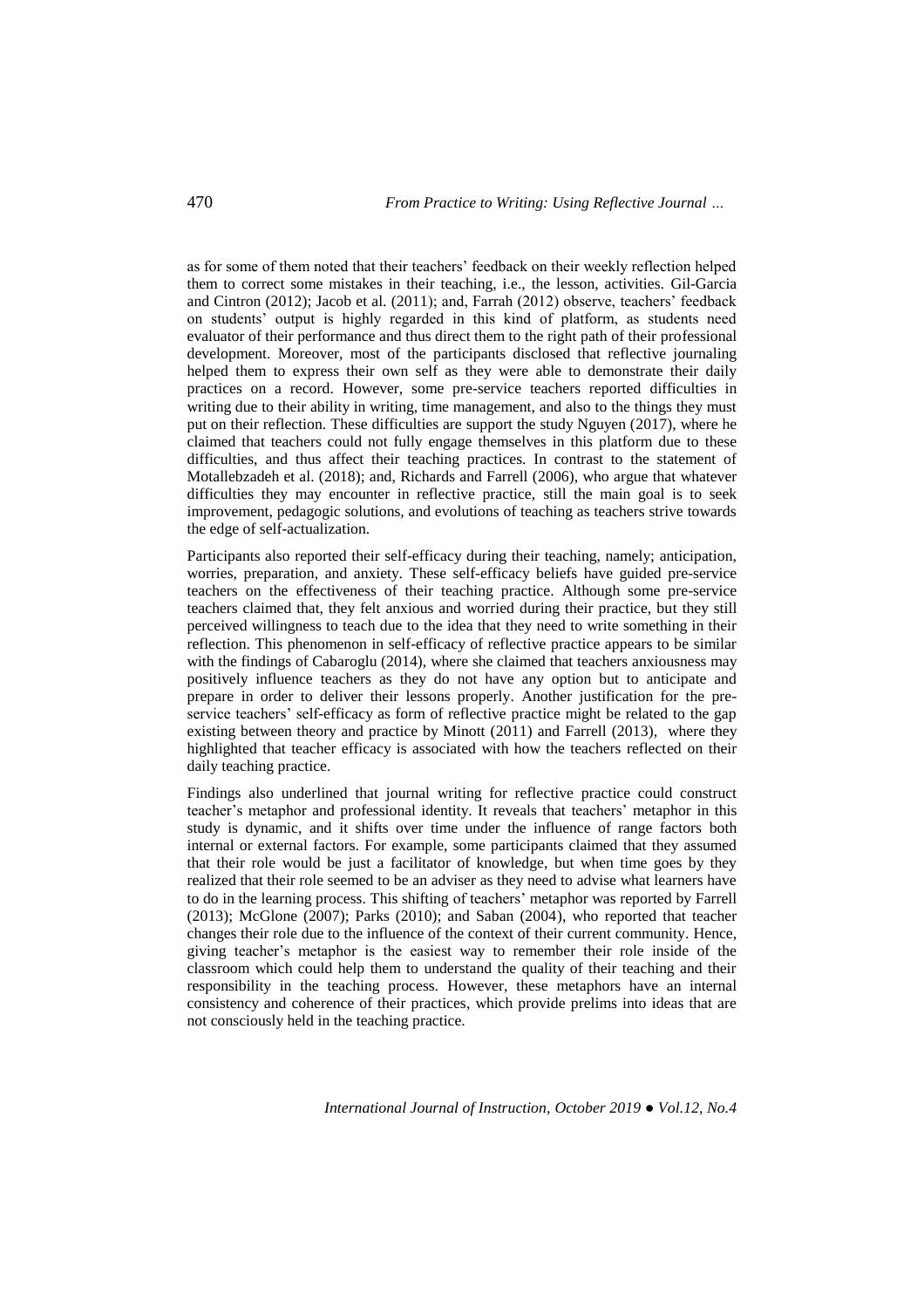Apart from these, findings also suggested that journal writing for reflective practice helped pre-service teachers to (re) construct their professional identity in their community of practice. For example, eight participants mentioned that they struggled on how they teach the students due to their teaching knowledge in EFL ( English as Foreign Language ) context which resulted them to adopt and change their teaching approaches. The findings of the study in this regard is also in agreement with those of Conway (2001); Flores and Day (2006); Hammerness (2006); and Parkison (2008), who asserted that association of teachers' identity and reflective practice, particularly on how new beginner teachers' negotiate their competence in the society. Their professional role identity is not only a periphery of reflective teaching quality, but it also influences on how they teach inside the classroom. Thus, journal writing for reflective practice aided pre-service teachers to uncover their identities, as it fundamental in teachers-to-be (Na & William, 2010; Pendergast et al., 2011).

Together, these accounts from pre-service teachers demonstrated both the impact and the factors affecting their teaching practices. It is argued in this study that teacher institute must include reflective journaling as a way of evaluating and monitoring preservice teachers. If the lesson plan is mandated before teaching, it also argued that reflective journaling would be imposed at the end of the lesson as a confirmatory stage whether the lesson was delivered properly or not.

Although the present study claims that journal writing for reflective practice is good tool to facilitate pre-service teachers in developing their professional knowledge, constructing their identities, teachers' metaphor, and beliefs about teaching and learning, there are limitations with regards to participants and focus. As this study has only 13 pre-service teachers as participants, the data gathered and the findings may not provide a sound representation representation of all pre-service teachers training who have been currently enrolled in any international programs. Hence, research studies on journal writing for reflective practice with a different methodology are recommended. Future research studies may compare and analyze the content of pre-service teacher's lesson plan and with their reflective journal. Curriculum designer may also include reflective journal course in their curriculum—an area in which course remains sparse, especially in ASEAN context.

### **CONCLUSION**

In the current study, we found out that journal writing for reflective practice is generally valued by pre-service teachers and seen as contributing to their individual development. The present study attempted to identify the prevalence of reflective teaching practices through reflective journaling of 16 foreign pre-service English teachers teaching in Thailand. The findings suggested that journal writing for reflective practice is good tool to facilitate pre-service teachers in developing professional knowledge, constructing their identities, beliefs and metaphor which could bring with them a myriad of experiences, assumptions, and beliefs about teaching and learning. However, finding time to reflect can be a problem for some, in line with the findings of Christie and Kirkwood (2006); Fatemipour and HosseingholiKhani(2014); Gray (2000), where reflective journal could hinder the learning process of the pre-service teachers.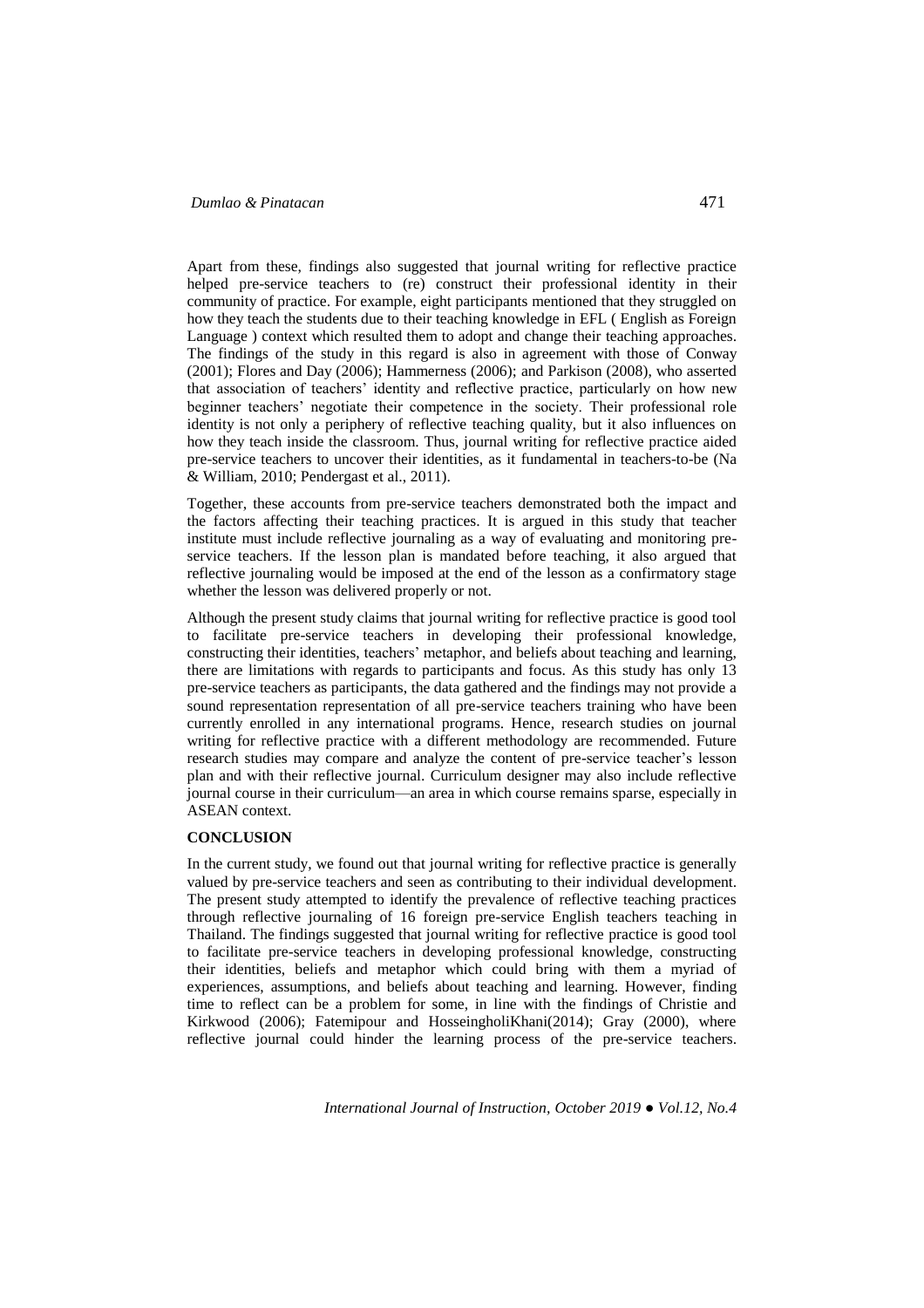Evidently, journal writing as way of reflective practice are more effectively when they are privy to pre-service teachers' implicit thought processes, the philosophy and feelings underlying those thoughts, and the basis for decision-making strategies. In which, the sincerity towards the reflection is the only key to make the reflective journal a success that may produce a valuable outcome towards teaching-learning process.

The findings were supported by the study conducted by Russell (2005), who emphasizes on the effect of journal writing that could create awareness towards pre-service teachers about their teaching strategies inside the classroom. In addition to this, Khanjani et al. (2018) relates to the use of journal writing as part of reflective approach practices that pre-service teachers can use. Even in the study of Nguyen (2017) it was revealed that with the use of journal writing it enhances the critical thinking skills of pre-service teachers. It can be depicted that with the proper implementation and guidance of the journal writing, positive outcome can be shown to the pre-service teachers teaching performance. This combination of findings provides some support for the conceptual premise that curriculum designer could consider reflective journal courses to facilitate pre-service teachers' development, learning, and instruction. Given these premises, future research should explore the effect and impact of reflective journal in TESOL program considering that reflective journal requires time and effort for pre-service teachers to reflect.

#### **REFERENCES**

Al-karasneh, S. M. (2014). Reflective journal writing as a tool to teach aspects of social studies. *European Journal of Education*, *49*(3), 395-408.

Abednia, A., Hovassapian, A., Teimournezhad, S., & Ghanbari, N. (2013). Reflective journal writing: Exploring in-service EFL teachers' perceptions. *System, 41*(3), 503-514.

Akbari, R. (2007). Reflections on reflection: A critical appraisal of reflective practices in L2 teacher education. *System*, *35*(2), 192-207. doi:10.1016/j.system.2006.12.008.

Burgoyne, M. B., & Chuppa-Cornell, K. (2018). 'If I tried this idea again: developing faculty professional growth through reflective practice. *Journal Reflective Practice: International and Multidisciplinary Perspectives, 19*(6), 818-831. https://doi.org/10.1080/14623943.2018.1539656.

Bolton, G. (2010). *Reflective practice, writing and professional development*. Los Angeles, Calif.: SAGE.

Boud, D. (2001). Using journal writing to enhance reflective practice. In L. M. English, & M. A. Gillen (Ed.), *Promoting journal writing in adult education* (pp. 44-56). San Francisco, Calif.: Jossey-Bass.

Bruster, B. G., & Peterson, B. R. (2013). using critical incidents in teaching to promote reflective practice. *Reflective Practice: International and Multidisciplinary Perspectives 14*(2), 170-182.

Burton, J., & Carroll, M. (2001b). Journal writing as an aid to self-awareness, autonomy and collaborative learning. In J. Burton, & M. Carroll (Ed.), *Journal writing* (pp. 1-7). Alexandria, VA: TESOL.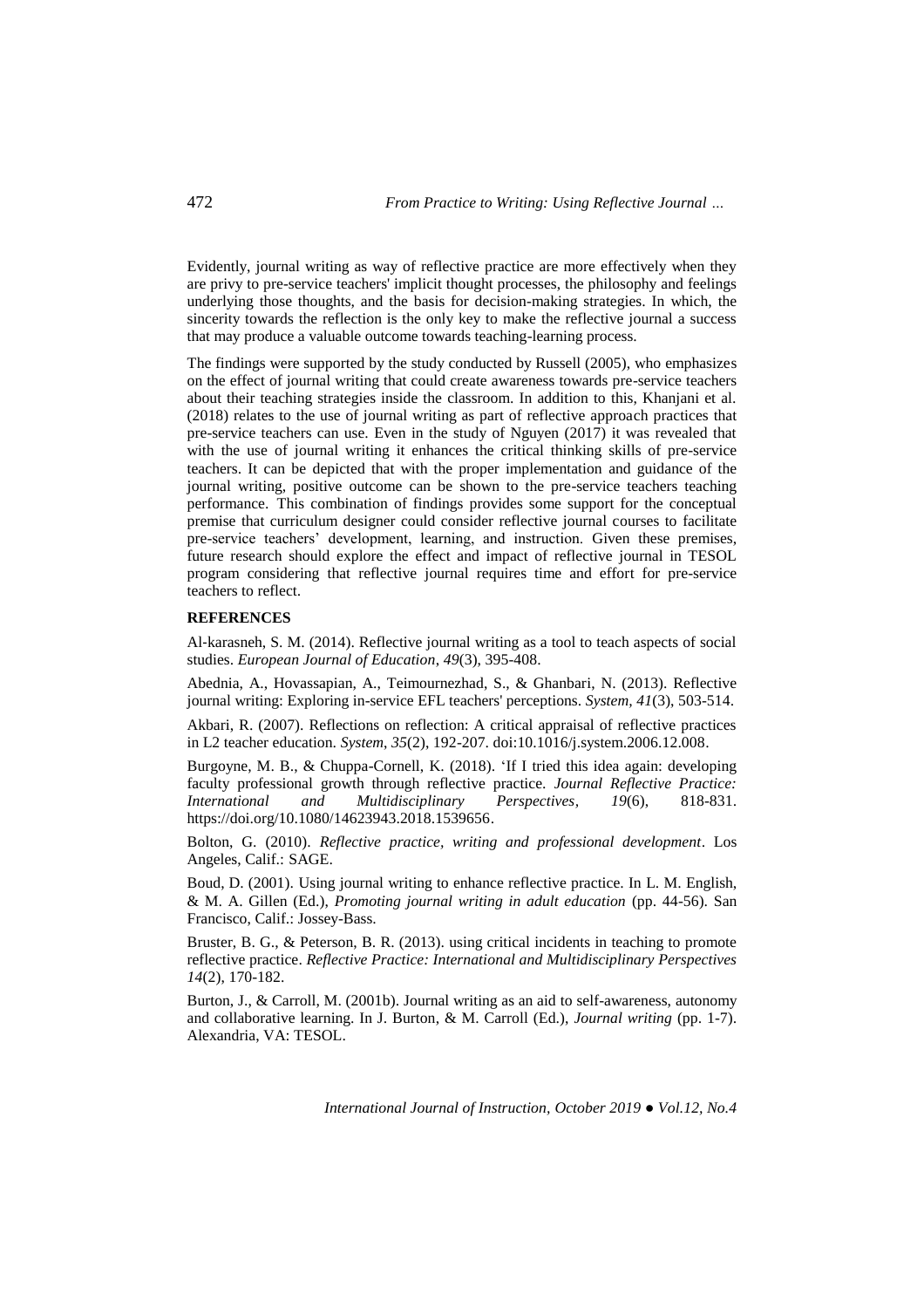Burton, J. (2005). The importance of teachers writing on TESOL. *TESL-EJ,* 9(2), 1-18.

Burton, J. (2009). Reflective practice. In A. Burns & J.C. Richards (Ed.), *The Cambridge guide to second language teacher education* (pp. 298-307). Cambridge, UK: Cambridge University Press.

Carosotto, C. (2017). *Writing in journals as a tool for expressing ourselves: A 6-8 Week Long writing curriculum for a 3rd/4th grade, self-contained, special education classroom.* New York: Bank Street College of Education. Retrieved from https://educate.bankstreet.edu/independent-studies/187.

Chien, C. W. (2013). Analysis of a language teacher's journal of classroom practice as reflective practice. *Reflective Practice*, *14*(1), 131-143. doi:10.1080/14623943.2012.732951

Choy, S. C., & Oo, P. S. (2012). Reflective thinking and teaching practices: A Precursor for incorporating critical thinking into the classroom? *Online Submission*, *5*(1), 167- 182.

Nguyen, C. (2017) Connections between learning and teaching: EFL teachers' reflective practice, *Pedagogies: An International Journal, 12*(3), 237-255, doi: 10.1080/1554480X.2017.1356725.

Christie, D., & Kirkwood, M. (2006). The new standards framework for Scottish teachers: facilitating or constraining reflective practice? *Practice*, *7*(2), 265-276.

Collin, S., Karsenti, T., & Komis, V. (2013). Reflective practice in initial teacher education: Critiques and perspectives. *Reflective Practice 14*(1), 104-117.

Cornish, L., & Jenkins, K. A. (2012). Encouraging teacher development through embedding reflective practice in assessment. *Asia-Pacific Journal of Teacher Education*, *40*(2), 159-170.

Conway, P. F. (2001). Anticipatory reflection while learning to teach: From a temporally truncated to a temporally distributed model of reflection in teacher education. *Teaching and Teacher Education*, *17*(1), 89-106.

Farrell, T. S. C. (2013). Teacher self-awareness through journal writing. *Reflective Practice*, *14*(4), 465-471. doi:10.1080/14623943.2013.806300

Farrell, T. S. C. (2006). The teacher is an octopus. *RELC Journal, 37*(2), 236-248. doi:10.1177/0033688206067430.

Fatemipour, H., & Hosseingholi Khani, F. (2014). The impact of reflective teaching on the EFL teachers' performance. *Journal of Education and Management Studies*, *4*(4), 796-799.

Farrah, M. (2012). Reflective journal writing as an effective technique in the writing process. *An - Najah Univ. J. Res. (Humanities), 26*(4), 997-1025.

Flores, M. A., & Day, C. (2006). Contexts which shape and reshape new teachers' identities: A multi-perspective study. *Teaching and Teacher Education, 22*(2), 219-232.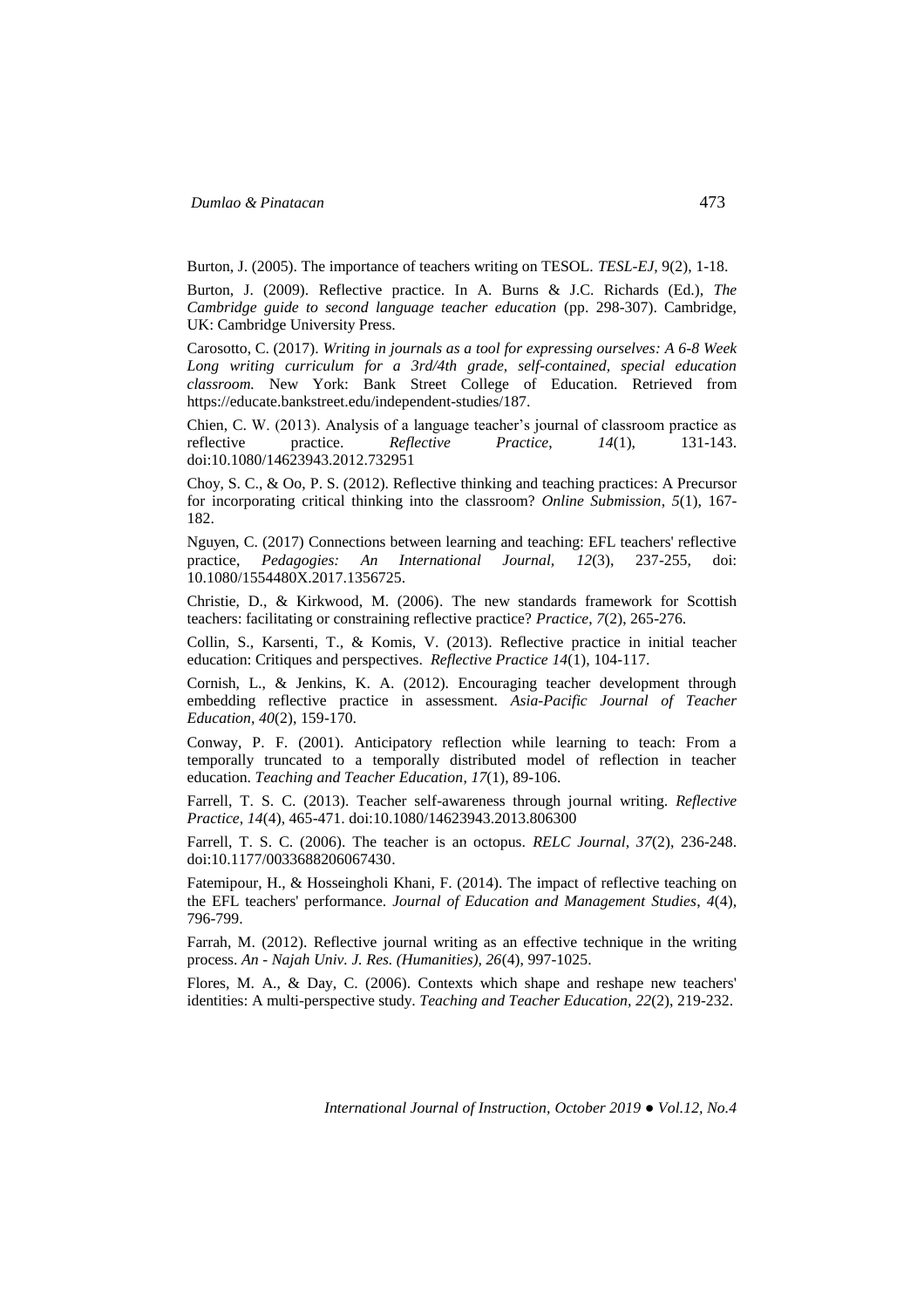Gadsby, H., & Cronin, S. (2012). To what extent can reflective journaling help beginning teachers develop masters level writing skills? *Reflective Practice. International and Multidisciplinary Perspectives*, *13*(1), 1-12.

Garza, R., & Smith, S. F. (2015). Pre-service teachers blog reflections: Illuminating their growth and development*. Cogent Education*, *2*(1), 1066550. doi:10.1080/2331186x.2015.1066550

Gil-Garcia, A., & Cintron, Z. (June, 2002). *The reflective journal as a learning and professional development tool for teachers and administrators*. Paper presented at the World Association for Case Method Research and Application Conference. Germany. July 2-5. Retrieved from http://www.eric.ed.gov/ERICWebPortal /search/detailmini.jsp?\_nfpb.

Gould, N., & Taylor, I. (2017). *Reflective learning for social work: research, theory and practice.* London: Routledge.

Gray, J. (2000). Training for reflective practice: Getting the most out of pre-service courses. *The Teacher Trainer,* 14, 14-17.

Grushka, K., McLeod, J. H., & Reynolds, R. (2005). Reflecting upon reflection: Theory and practice in one Australian university teacher education program. *Reflective Practice, 6*(2), 239-246.

Glogger, I., Schwonke, R., Holzäpfel, L., Nückles, M., & Renkl, A. (2012). Learning strategies assessed by journal writing: Prediction of learning outcomes by quantity, quality, and combinations of learning strategies. *Journal of Educational Psychology*, *104*(2), 452-468. doi:10.1037/a0026683 52.

Hammerness, K. (2006). *Seeing through teachers' eyes: Professional ideals and classroom practice*. New York: Teachers College Press.

Haugan, J. A., Moen, T., & Karlsdóttir, R. (2013). Exploration of Norwegian student teachers' reflective mediation during internships. *Reflective Practice*, *14*(2), 226-239. doi:10.1080/14623943.2012.749233

Hickson, H. (2011). Critical reflection: Reflecting on learning to be reflective. *Reflective Practice: International and Multidisciplinary Perspectives 12*(6): 829-839.

Jacobs, M., Vakalisa, N. C. G., & Gawe, N. (2011). *Teaching-learning dynamic*s. Cape Town: Pearson.

Johnson, K. E., & Golombek, P. (2002). *Teacher's narrative inquiry as professional development.* Cambridge, UK: Cambridge University Press.

Khanjani, A., Vahdany, F., & Jafarigohar, M. (2018). Effects of journal writing on EFL teacher trainees' reflective practice. *Research in English language pedagogy, 6*(1), 56- 77.

Lakshmi, B. S. (2012). Reflective practice through video recording and journal writing-a case study. 3L; language, linguistics and literature, *The Southeast Asian Journal of English Language Studies, 18*(4), 193-201.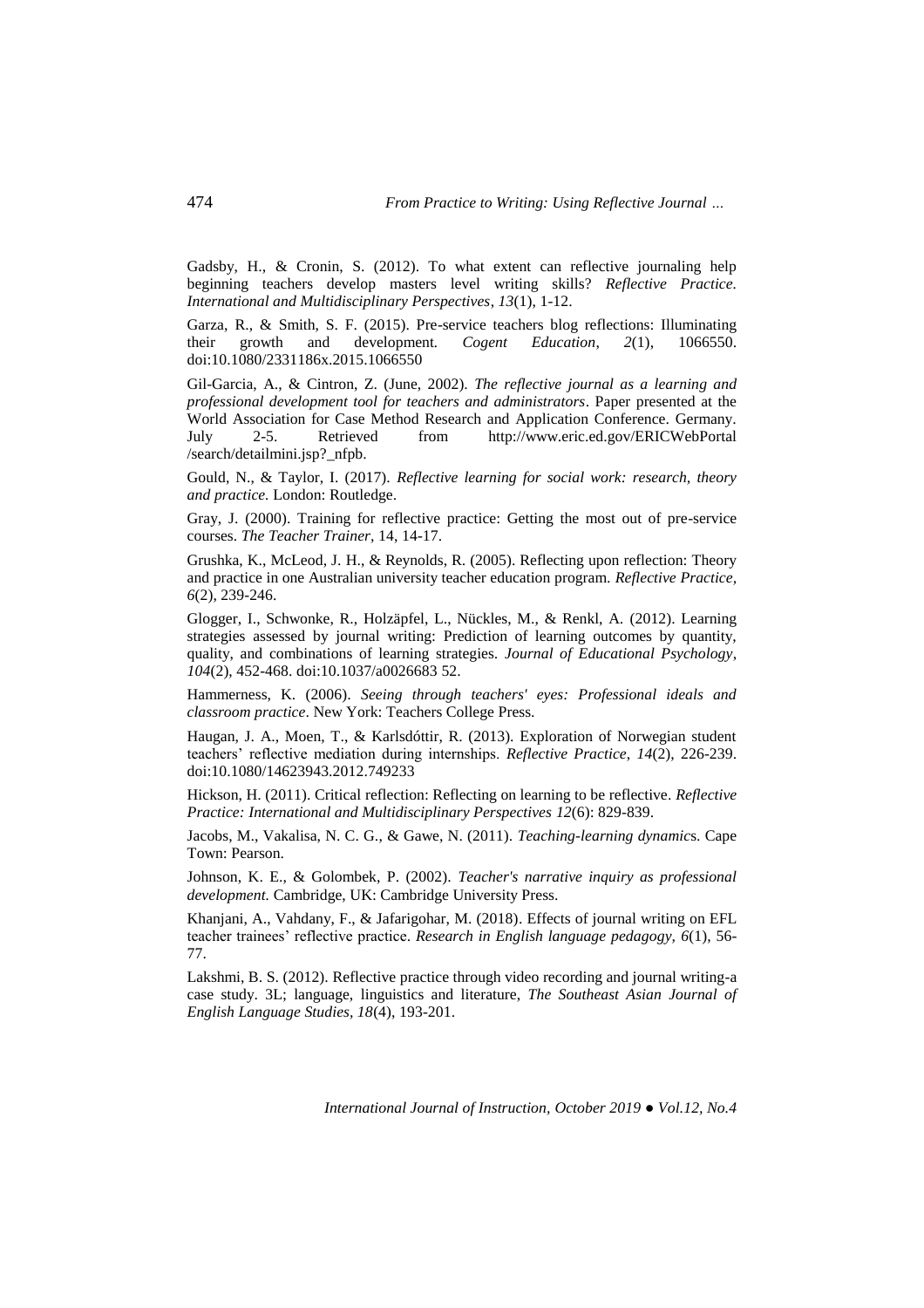Liu, L., & Milman, N. (2010) Preparing teacher candidates to teach diverse student populations through reflective practice. *Reflective Practice*, *11*(5), 619-630. doi:10.1080/14623943.2010.516973.

Lee, I. (2007). Preparing pre-service English teachers for reflective practice. *ELT Journal*, *61*(4), 321-329.

Leavya, A., McSorleya, F., & Bote, L. (2006). An examination of what metaphor construction reveals about the evolution of preserve teachers' beliefs about teaching and learning. *Teaching and Teacher Education,* 23, 1217-1233.

Leitch, R., & Day, C. (2000) Action research and reflective practice: towards a holistic view. *Educational Action Research*, *8*(1), 179-193.

Leong, I. Y. C., & Abdullah, M. H. (2017). Reflective practice in language teaching. *The English Teacher*, XXXVI, 34-46.

Mason, W. M., & Fienberg, S. (Eds.). (2012)*. Cohort analysis in social research: Beyond the identification problem*. New York: Springer-Verlag.

Mason, R., Pegler, C., & Weller, M. (2004). E-portfolios: An assessment tool for online courses. *British Journal of Educational Technology*, *35*(6), 717-727.

McGlone, M. S. (2007). What is the explanatory value of a conceptual metaphor? *Language & Communication,* 27, 109-126.

Minott, M. A. (2009). *Reflection and reflective teaching, a case study of four seasoned teachers in the Cayman Islands*. Germany: VDM Verlag Dr. Müller, Aktiengesellschaft.

Motallebzadeh, K., Ahmadi, F., & Hosseinnia, M. (2018). The relationship between EFL teachers' reflective practices and their teaching effectiveness: A structural equation modeling approach. *Cogent Psychology*, *5*(1), 1424682.

Moon. J. A. (2000). *Reflection in learning and professional development: Theory and practice.* London: Routledge.

Moradkhani, S., Raygan, A., & Moein, M. S. (2017). Iranian EFL teachers' reflective practices and self-efficacy: Exploring possible relationships. *System*, *65*, 1-14.

Na, W., Nicholas, H., & Williams, A. (2010). School experience influences on preservice teachers' evolving beliefs about effective teaching. *Teaching and Teacher Education, 26*(2), 278-289. doi:10.1016/j.tate. 2009.03.010.

O'Brien, G. J. (2016). A scenario for change: reflective practice for post-ordination professional development. *Reflective Practice*, *17*(4), 379-392. doi:10.1080/14623943.2016.1164684

Orland-Barak, L., & Yinon, H. (2007). When theory meets practice: What student teachers learn from guided reflection on their own classroom discourse. *Teaching and Teacher Education*, *23*(6), 957-969.

Ortlipp, M. (2008). Keeping and using reflective journals in the qualitative research process*. The Qualitative Report*, *13*(4), 695-705.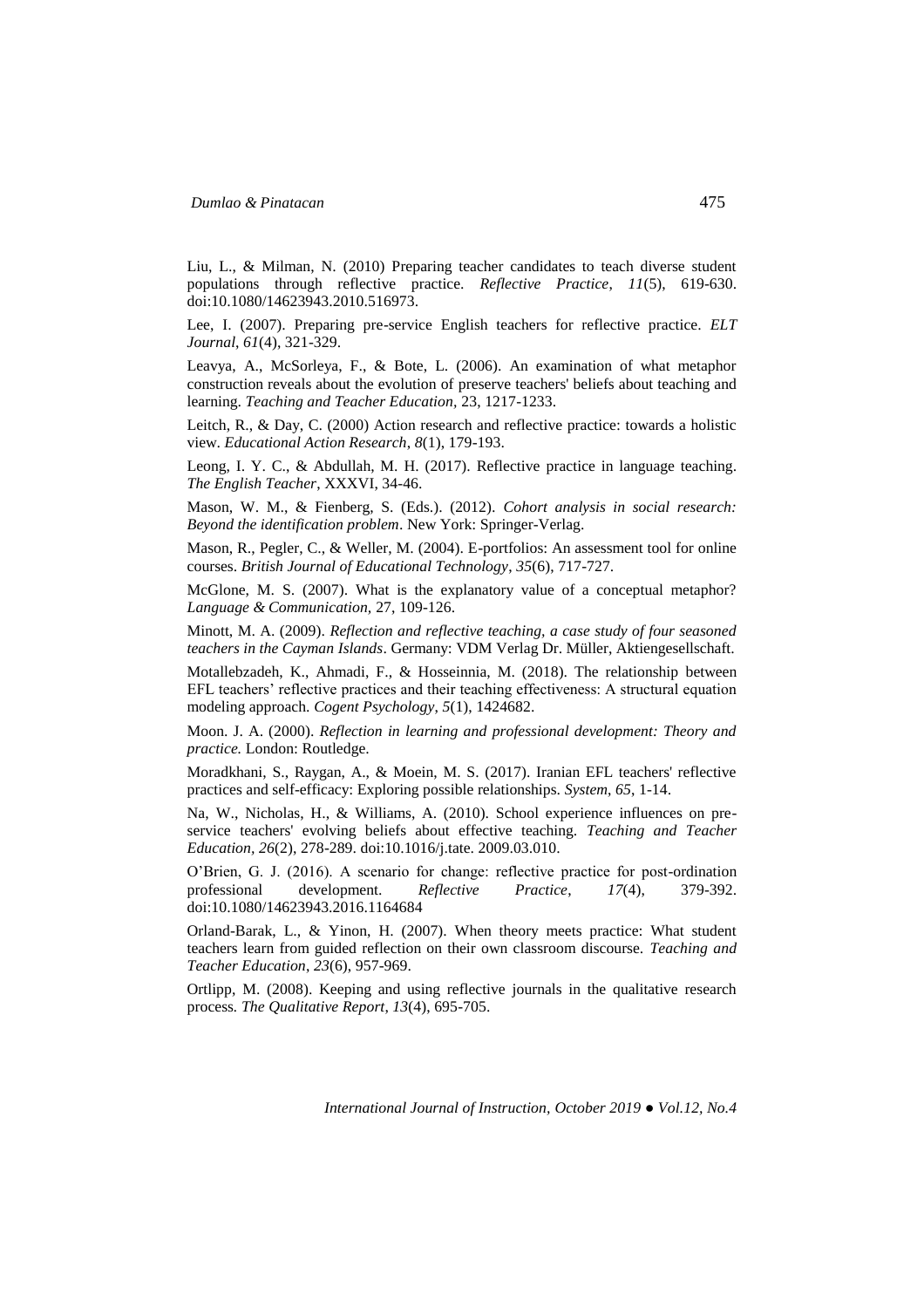Owens, L. W., Miller, J. J., & Grise-Owens, E. (2014). Activating a teaching philosophy in social work education: Articulation, implementation, and evaluation. *Journal of Teaching in Social Work, 34*(3), 332-345.

Parks, A. N. (2010). Metaphors of hierarchy in mathematics education discourse: The narrow path. *Journal of Curriculum Studies*, *42*(1), 79-97.

Parkison, P. (2008). Space for performing teacher identity: Through the lens of Kafka and Hegel. *Teachers and Teaching: Theory and Practice, 14*(1), 51-60.

Pavlovich, K. (2007). The development of reflective practice through student journals. *Higher Education Research & Development*, *26*(3), 281-295. doi:10.1080/07294360701494302.

Pendergast, D., Garvis, S., & Keogh, J. (2011). Pre-Service Student-Teacher Selfefficacy Beliefs: An Insight into the Making of Teachers. *Australian Journal of Teacher Education, 36*(12). doi:10.14221/ajte.2011v36n12.6.

Richards, J., & Farrell, T. (2005). *Professional development for language teachers. Cambridge*: Cambridge University Press.

Ross, N. (2011). *Reflective writing: An approach to developing critical thinking and proficient writing* (Unpublished master thesis). United States Military Academy. U.S.A.

Roux, R., Mora, A., & Tamez, A. (2012). Reflective writing of Mexican EFL writers: Levels of reflection, difficulties and perceived usefulness. *English Language Teaching*, *5*(8), 1-13.

Russell, T. (2005). Can reflective practice be taught? *Reflective Practice*, *6*(2), 199-204.

Saban, A. (2004). Prospective classroom teacher's metaphorical images of selves and comparing them to those they have of their elementary and cooperating teachers. *International Journal of Educational Development*, 24, 617-635.

Shu-ping, L. I. (2012). Study on professional development of foreign language teachers in agricultural universities from the perspective of reflective teaching. *Journal of Anhui Agricultural Sciences*, 15, 050.

Slepcevic-Zach, P., & Stock, M. (2018). ePortfolio as a tool for reflection and selfreflection. *Reflective Practice, 19*(3), 291-307. doi:10.1080/14623943.2018.1437399

Spalding, E., & Wilson, A. (2002). Demystifying reflection: A study of pedagogical strategy that encourage reflective journal writing. *Teachers College Record*, *104*(7), 1393-1421.

Soodmand Afshar, H., & Farahani, M. (2018). Inhibitors to EFL teachers' reflective teaching and EFL learners' reflective thinking and the role of teaching experience and academic degree in reflection perception. *Reflective Practice*, *19*(1), 46-67.

Spencer, S.A. (2003). Language teacher as language learner: Identity loss and other issues*. The Language Teacher*, *27*(1), 9-12.

Teekman, B. (2000) Exploring reflective thinking in nursing practice. *Journal of Advanced Nursing,* 31, 1125-1135.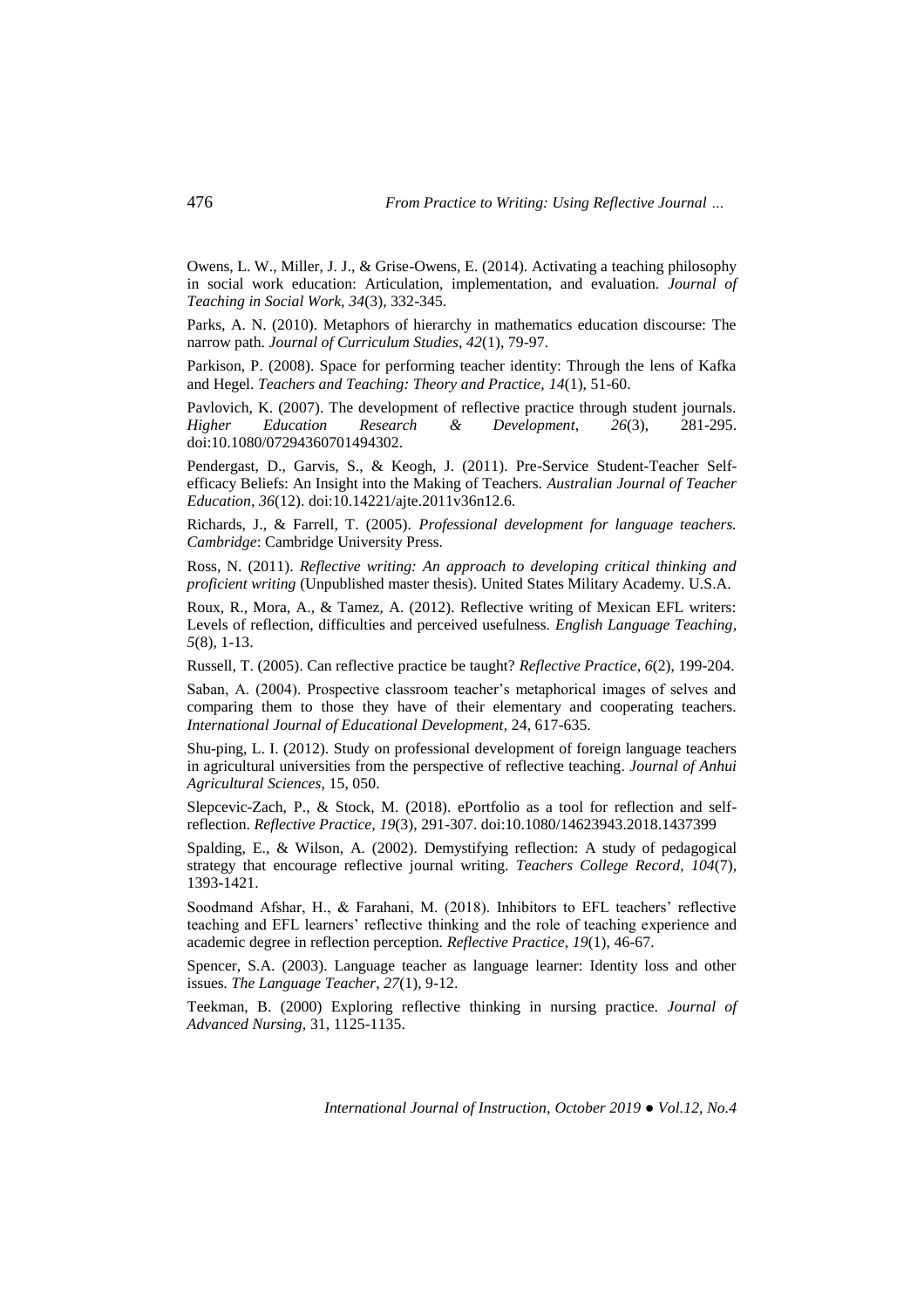Thorpe, K. (2004). Reflective Learning Journals: From Concept to Practice. *Reflective Practice*, 5, 328-343. http://dx.doi.org/10.1080/1462394042000270655.

Thompson, N., & Pascal, J. (2012). Developing critically reflective practice. *Reflective Practice, 13*(2), 311-325. doi:10.1080/14623943.2012.657795

Varner, D., & Peck, S. (2003). Learning from learning journals: The benefits and challenges of using learning journal assignments. *Journal of Management Education, 27*(1), 52-77.

Yin, R. K. (2015)*. Qualitative research from start to finish.* Guilford Publications.

Yeom, Y., Miller, M. A., & Delp, R. (2018). Constructing a teaching philosophy: Aligning beliefs, theories, and practice. *Teaching and Learning in Nursing*, *13*(3), 131- 134. doi:10.1016/j.teln. 2018.01.004.

Zulfikar, T., & Mujiburrahman. (2017). Understanding own teaching: Becoming reflective teachers through reflective journals. *Reflective Practice*, *19*(1), 1-13. doi: 10.1080/14623943.2017.1295933.